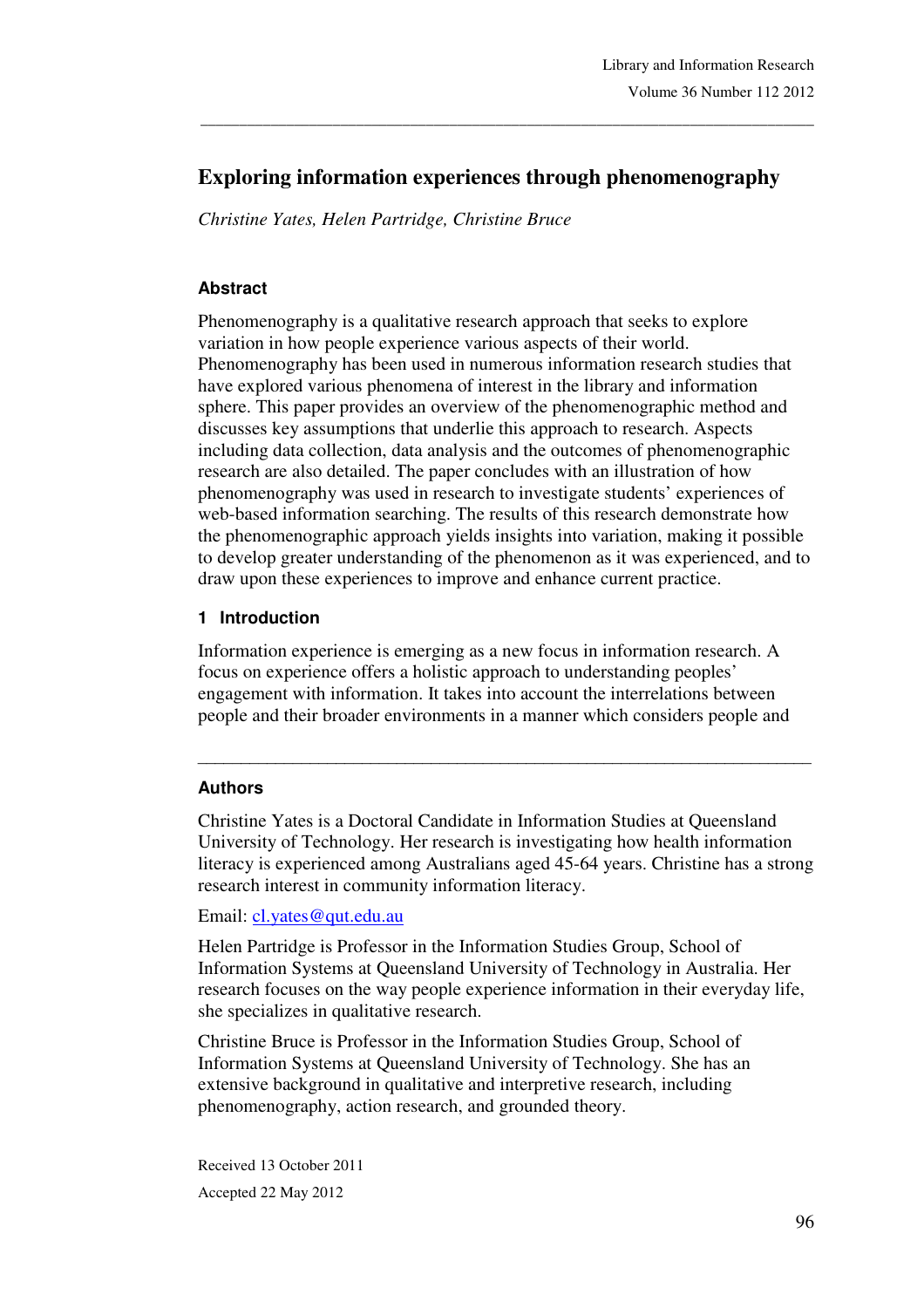their world as inseparable. It also provides deep insights into the ways in which people relate to their informational life-worlds. Phenomenography, the focus on this paper, represents one research approach which can assist us with developing theoretical insights into people's information experiences. Phenomenography seeks to understand variation in people's experiences of different phenomena or aspects of the world. It has been used in information research since the early 1990s, with the first investigation revolving around doctoral students' experiences of literature reviews (Bruce, 1994). This was followed shortly after by two studies, conducted in Sweden (Limberg, 1998) and Australia (Bruce, 1997) examining the experience of information seeking amongst school students, and the experience of effective information use amongst higher educators, respectively. These two studies were each complemented by articles on the phenomenographic research approach and its potential impact for information research (Bruce, 2000; Limberg, 2000, 2005). Whilst numerous studies using phenomenography in information research have been published in recent years (Edwards, 2006; Kirk, 2002; Lupton, 2008; Parker, 2006; Williams & Wavell, 2007), there has been no recent summary of phenomenography, its theoretical positions and its applicability to information research and practice. This paper will fill that gap. Firstly, the paper will provide a brief overview of the origins of the research approach before discussing key assumptions and principles. Data collection, analysis and the nature of phenomenographic results will also be explored. Secondly, the paper will provide a brief discussion on how the results of a phenomenographic study can be used to change current practice.

\_\_\_\_\_\_\_\_\_\_\_\_\_\_\_\_\_\_\_\_\_\_\_\_\_\_\_\_\_\_\_\_\_\_\_\_\_\_\_\_\_\_\_\_\_\_\_\_\_\_\_\_\_\_\_\_\_\_\_\_\_\_\_\_\_\_\_\_\_\_\_\_\_\_\_\_\_\_\_

## **2 Phenomenography**

Phenomenography emerged as a new approach to research in the 1970s and was primarily developed by educational researchers in Sweden (Marton, Dahlgren, Svensson & Säljö, 1977; Marton & Svensson, 1979; Säljö, 1979). Phenomenography emanated out of research led by Ference Marton to investigate variation in student learning outcomes. As a research approach it has historically been concerned with exploring questions relating to learning and understanding, that is, how people learn and how they see knowledge within a particular context (Marton & Booth, 1997; Svensson, 1997). Phenomenography's focus on learning and the experience of learning in different contexts has meant that learning related phenomena comprise the most typical experiences investigated using this research approach (Edwards, 2007). Furthermore, phenomenography's historical foundation in the discipline of education has endured and its on-going development as a research approach has primarily occurred in this sphere (Limberg, 2000; Marton & Booth, 1997; Svensson, 1997).

Phenomenography is most frequently described as a research specialisation that aims to map "the qualitatively different ways in which people experience, conceptualise, perceive, and understand various aspects of, and various phenomena in, the world around them" (Marton, 1986, 31). It is underpinned by the notion that people collectively experience and understand phenomena in a number of qualitatively different but interrelated ways (Bruce, 1997; Marton, 1986). Phenomenography is therefore concerned with describing things as they appear to and are experienced by people (Marton & Pang, 1999).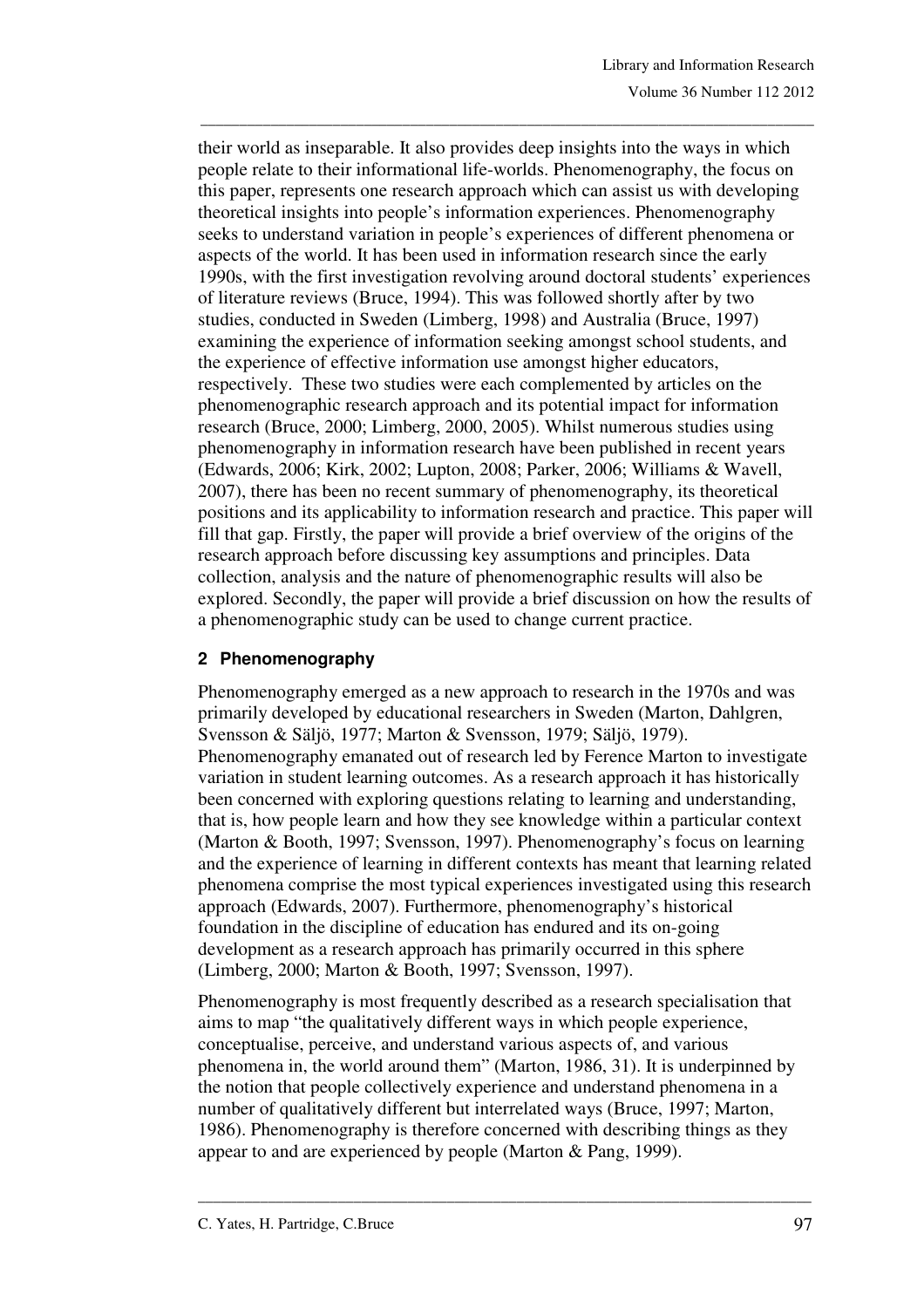Phenomenography is also considered to be a relational approach to research because the object (the phenomenon under investigation) and the research subjects (the people experiencing the phenomenon) are not viewed or treated separately. Instead phenomenographic research focuses on exploring the relations formed between the research subjects and objects or aspects of the world (Bowden, 2000a; Limberg, 2000). It is these inseparable subject-object relations that phenomenography represents as experiences, which when combined represent the phenomenon as a whole.

\_\_\_\_\_\_\_\_\_\_\_\_\_\_\_\_\_\_\_\_\_\_\_\_\_\_\_\_\_\_\_\_\_\_\_\_\_\_\_\_\_\_\_\_\_\_\_\_\_\_\_\_\_\_\_\_\_\_\_\_\_\_\_\_\_\_\_\_\_\_\_\_\_\_\_\_\_\_\_

### **2.1 Assumptions of phenomenography**

The development of the phenomenographic approach represented "a reaction against, and an alternative to, the then dominant tradition of positivistic, behaviouristic and quantitative research" (Svensson, 1997, 171). Svensson (1997) discusses how phenomenography constructed its own set of epistemological and ontological assumptions. Whilst the assumptions developed were inspired from several related traditions, Svensson maintains that phenomenography avoided embracing any in their entirety.

Epistemological assumptions relate to the nature of knowledge, that is, the theory and knowledge of truth. According to Marton and Pang (2008), the epistemological stance of phenomenography is based upon the principle of intentionality. This principle embodies a non-dualist view of human consciousness whereby experience is depicted as "an internal relationship between human beings and the world" (Pang, 2003, 145). Hence according to phenomenography, knowledge is constituted through internal relations between people and world; it is conceptualised as a human-world relationship (Bowden & Marton, 1998; Marton & Pang, 2008). Marton and Pang (2008, 535) further explain the intentional nature of human experience by emphasising that an individual "cannot experience without something being experienced". Therefore knowledge in phenomenography is understood in terms of the various meanings associated with the phenomena of interest, and the similarities and differences in those meanings (Svensson, 1997). This variation in experience is said to represent 'collective consciousness' about phenomena (Marton & Booth, 1997).

Ontological assumptions relate to the nature of being, that is questions regarding the nature of reality and the nature of the human being in the world (Denzin  $\&$ Lincoln, 2003). In the traditional positivist paradigm, research approaches are frequently based upon a dualist ontology, where the person and the world are viewed as two distinct entities. In contrast, phenomenography is grounded by a non-dualist ontology, whereby the person and the word are viewed and studied in relation to each other. Marton (2000) explains phenomenography's non-dualistic ontological perspective stating:

*There are not two worlds: a real, objective world, on the one hand, and a subjective world of mental representations, on the other. There is only one world, a really existing world, which is experienced and understood in different ways by human beings. It is simultaneously objective and subjective* 

\_\_\_\_\_\_\_\_\_\_\_\_\_\_\_\_\_\_\_\_\_\_\_\_\_\_\_\_\_\_\_\_\_\_\_\_\_\_\_\_\_\_\_\_\_\_\_\_\_\_\_\_\_\_\_\_\_\_\_\_\_\_\_\_\_\_\_\_\_\_\_\_\_\_\_\_\_\_\_

(Marton, 2000, 105).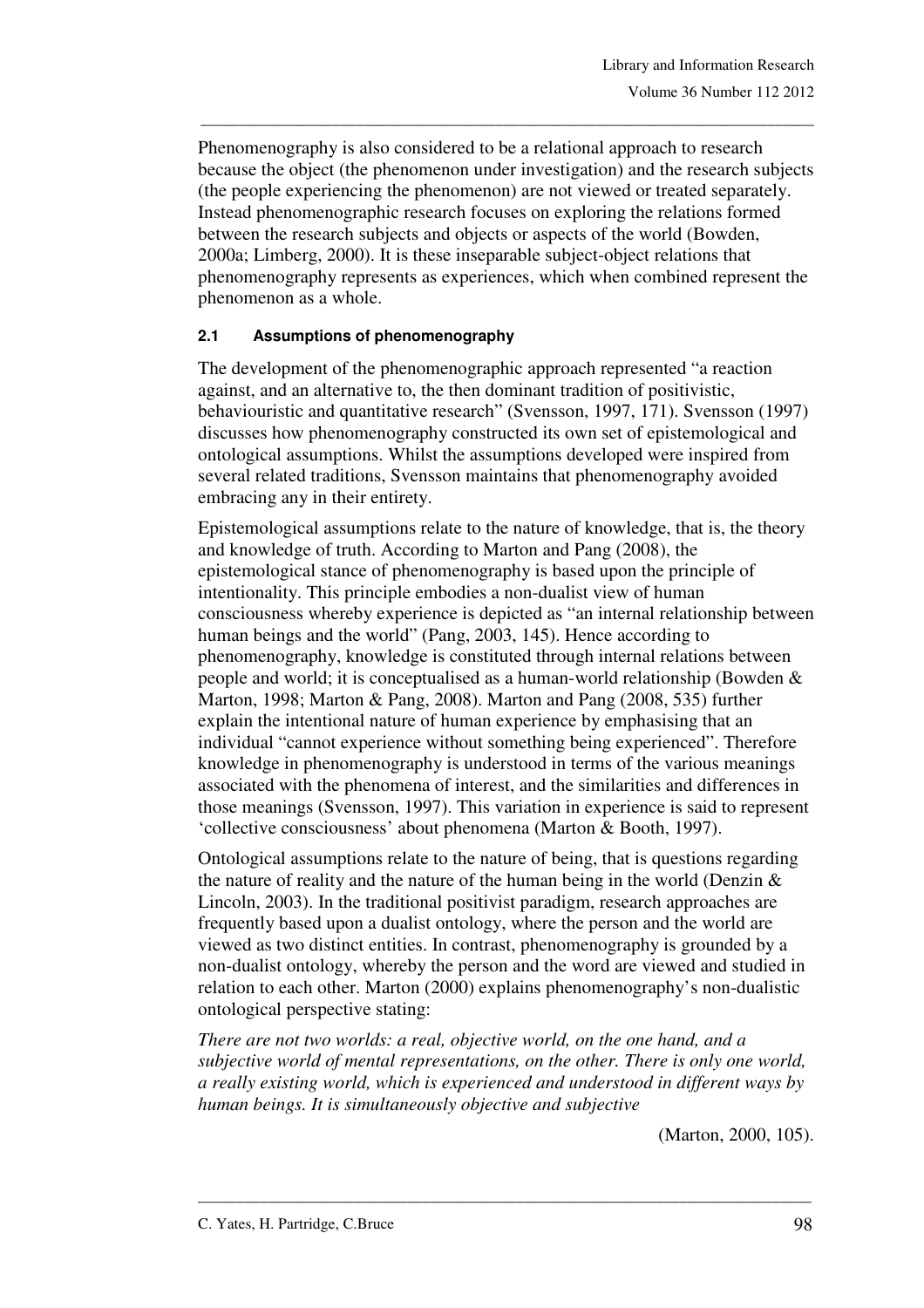A non-dualistic stance therefore assumes there is an inseparable relationship between people and aspects of their world, and exploring this relationship is the focal point of phenomenographic research. This perspective has led to phenomenography being referred to as a relational approach to research. Indeed according to Svensson (1997), because the research object in phenomenography has the character of knowledge, its ontological assumptions become epistemological in a broad sense.

\_\_\_\_\_\_\_\_\_\_\_\_\_\_\_\_\_\_\_\_\_\_\_\_\_\_\_\_\_\_\_\_\_\_\_\_\_\_\_\_\_\_\_\_\_\_\_\_\_\_\_\_\_\_\_\_\_\_\_\_\_\_\_\_\_\_\_\_\_\_\_\_\_\_\_\_\_\_\_

### **2.2 A second order perspective**

A key tenet and distinguishing feature of phenomenography is the adoption of a second-order perspective. Through this perspective the researcher is oriented towards describing people's ways of seeing, understanding and experiencing the world around them. Hence in the second-order perspective, phenomena are investigated through the experience of the participants rather than the experience of the researcher (Marton & Pang, 1999). This assumption is fundamentally linked to how experience is constituted from a phenomenography perspective as being an internal and inseparable relationship between human beings and the world.

Marton first distinguished the 'first-order' and 'second-order' perspective, stating that the former was concerned with describing various aspects of the world, the latter was concerned with describing "people's experiences of various aspects of the world" (1981, 171). In comparing the two perspectives, Marton differentiated the first-order perspective as being "from the outside" and the second-order perspective as being "from the inside" (1981, 177). It is this insider perspective that Marton (1981) argued as being a distinguishing feature and strength of phenomenography, providing a significant contrast to traditional first-order scientific research where the world is expressed as is.

Marton and Booth (1997) associated the first and second order perspectives as being oriented towards different objects of research. This idea echoes early writings of Marton (1981, 178) who observed that research approached from a first-order perspective was concerned with how something really is while the second-order perspective is concerned with how a phenomena is conceived. Consequently the second-order perspective has influence on ways in which research questions are formulated, posing questions of a 'how' and a 'what' nature instead of 'why'. To illustrate this point a phenomenographic study of webbased information searching might ask '*How do people experience web-based information searching?'* (second-order perspective) instead of asking *'Why do people search for information on the web?*' (first-order perspective).

Phenomenography focuses on investigating the central characteristics of variation in how participants experience a particular phenomenon, instead of the cognitive processes associated with constructing these characteristics, differences and change (Barnard, McCosker & Gerber, 1999). This focus is described by Marton (1986, 32) as an interest in "content of thinking rather than the process of thought or perception". It is important to note here that 'content of thinking' is another way of expressing the knowledge object of phenomenography, the internal relation between people and their world. The focus on this knowledge object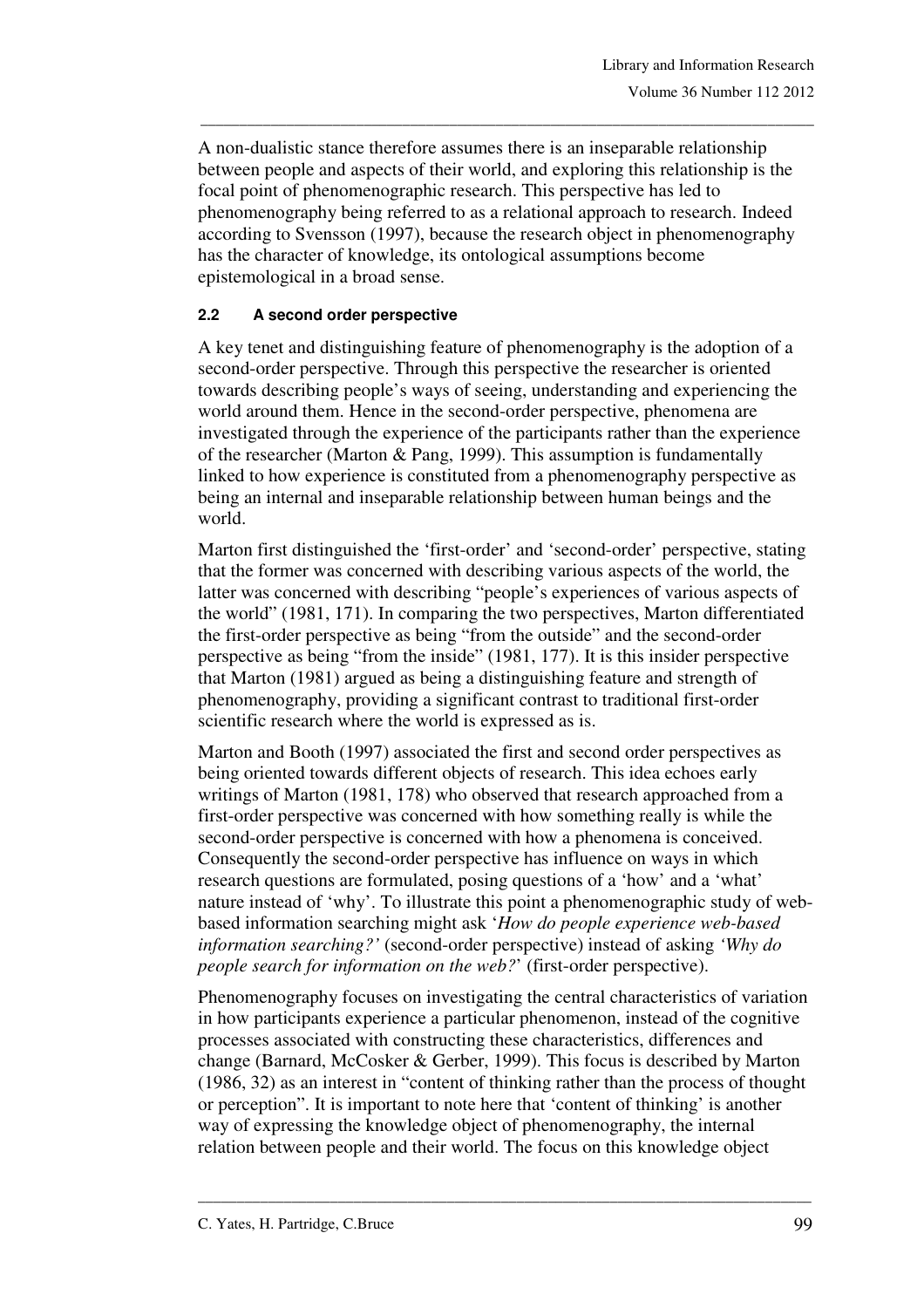means that phenomenographic studies consider and treat all experiences of the phenomena of interest as logical and valid. Hence the second-order perspective enables researchers to describe particular aspects of the world from the participant's point of view, that is, to reveal human experience and awareness as an object of research.

\_\_\_\_\_\_\_\_\_\_\_\_\_\_\_\_\_\_\_\_\_\_\_\_\_\_\_\_\_\_\_\_\_\_\_\_\_\_\_\_\_\_\_\_\_\_\_\_\_\_\_\_\_\_\_\_\_\_\_\_\_\_\_\_\_\_\_\_\_\_\_\_\_\_\_\_\_\_\_

### **2.3 Knowledge interests of phenomenography**

The knowledge interest of phenomenographic research is concerned with revealing variation in human experience and awareness, and to provide experiential descriptions of this variation (Marton & Booth, 1997; Sjöström & Dahlgren, 2002). Marton and Pang describe the knowledge interests of phenomenography as being concerned with "the anatomy of the experience itself, rather than on the anatomy of the mind underlying the experience" (2008, 543).

A number of different terms are used interchangeably to represent the knowledge interest of phenomenography. These terms include conceptions, ways of experiencing, ways of seeing and ways of understanding (Marton & Booth, 1997). In phenomenography a way of experiencing is considered as an "internal relation between the experiencer and the experienced" (Marton & Booth, 1997, 113). In other words experiences are relational in nature due to their dependency on human activity and the world or reality external to an individual. Marton (1996) also described a way of experiencing something as being dependent upon a person's awareness or consciousness. He expressed the idea of awareness as a person's total experience of the world at any given point in time. Continuing this idea he also posited that two key features are apparent in human awareness. The first of these features is that a person's awareness is layered, because one cannot be aware of all things simultaneously. The second feature of human awareness Marton identified is that that we are all aware of everything at the same time but not in the same way.

According to Marton and Booth (1997) experiences are comprised of both meaning and structure and represented the 'anatomy of experience' using the illustration provided below:



**Figure 1: The anatomy of experience (Marton & Booth, 1997, 88)** 

Marton and Booth (1997) explain that the referential aspect represents the meaning of an experience and the structural aspects represent its structure. These two aspects of an experience occur simultaneously and are dialectically intertwined (Marton & Booth, 1997).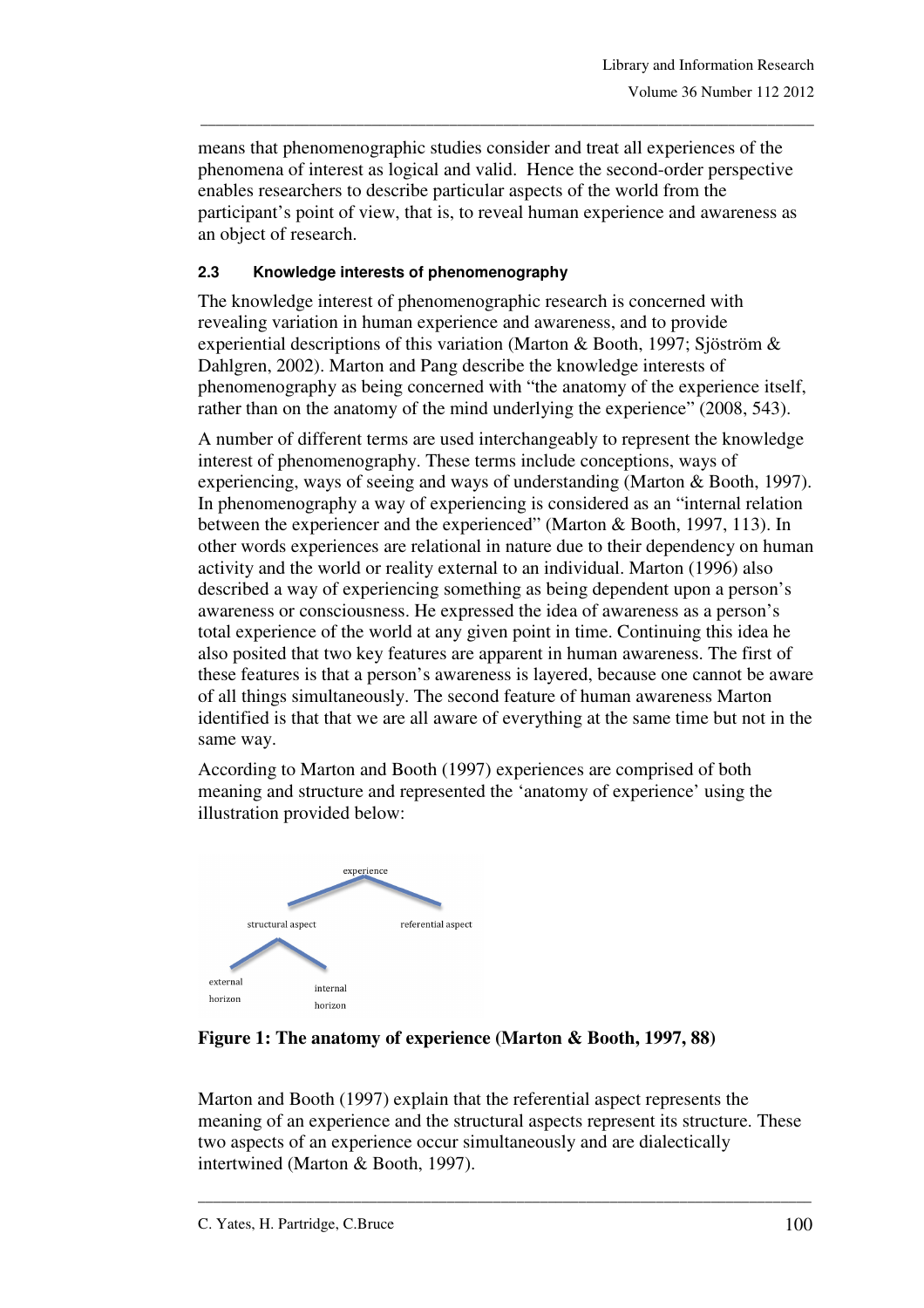The structural aspect of an experience is the "combination of features discerned and focused on by the subject" (Marton & Pong, 2005, 336) and is comprised of two elements referred to as the *external horizon* and the *internal horizon.* The external horizon refers to what is in the background of the experience, sometimes called the perceptual boundary. The internal horizon refers to what is thematised, or in focus, the internal relationship of the phenomenon's parts to each other and its' cohesive whole (Marton & Booth, 1997). In addition to the structural aspect of an experience there is also the referential aspect, which refers to the particular meaning or label assigned to the experience.

\_\_\_\_\_\_\_\_\_\_\_\_\_\_\_\_\_\_\_\_\_\_\_\_\_\_\_\_\_\_\_\_\_\_\_\_\_\_\_\_\_\_\_\_\_\_\_\_\_\_\_\_\_\_\_\_\_\_\_\_\_\_\_\_\_\_\_\_\_\_\_\_\_\_\_\_\_\_\_

The anatomy of experiencing a phenomenon can be further illustrated by drawing upon an example from Marton and Booth (1997, 86-87). Imagine that you notice a bird (the phenomenon) sitting in a tree while walking through a park. To see the bird at all you need to distinguish it from the surrounding trees and the broader environment. The surrounding trees and the broader environment form the external horizon of the experience.

It is also possible see the various parts of the bird's body, its pointy beak, its colourful plumage, its tail. You are able to differentiate between the bird and the trees and to know that these separate parts of the bird constitute a whole. Discerning the bird itself, its different parts, and being able to relate these different parts together is what forms the internal horizon of an experience. Together the external horizon and internal horizon comprise the structural aspect of the experience whereby there is "discernment of the whole from the context on one hand and discernment of the parts and their relationships within the whole on the other" (Marton & Booth, 1997, 87).

In addition the bird (the phenomenon) also has to be seen or identified as a bird by the person experiencing it. Hence the bird itself needs to be assigned a meaning and our prior experiences of this same phenomenon (the bird) assist us to recognise what it represents. This is the meaning or referential aspect of the experience. These two aspects of the experience, the structural and referential aspects are experienced simultaneously and as previously mentioned are closely related.

Finally, it is also useful to reflect on why or how describing ways of experiencing phenomena may be seen as a valuable matter for research interest. Marton and Booth illustrate the significance of gaining understanding about human experience stating that:

*… in order to make sense of how people handle problems, situations, the world, we have to understand the way in which they experience the problems, the situations, the world that they are handling or in relation to which they are acting.* 

(Marton and Booth, 1997, 111).

Hence phenomenography provides a means through which knowledge about the ways in which people experience phenomena can be revealed.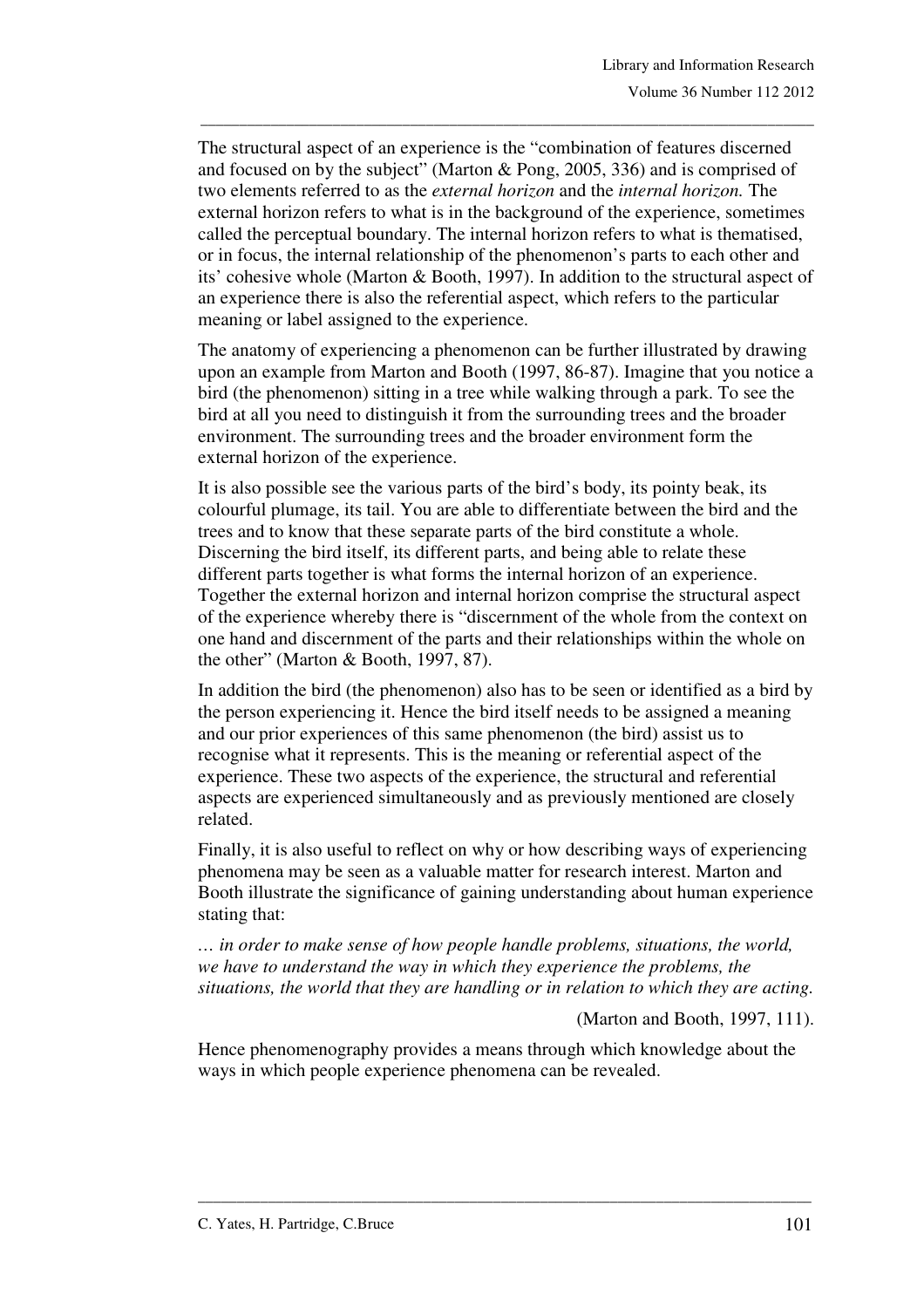### **2.4 Data collection in phenomenography**

The face-to-face interview is the primary method for data collection in a phenomenographic study (Ashworth & Lucas, 2000; Dall'Alba, 1996; Marton, 1986, 1996). Other methods such as drawings, focus groups, written surveys and drawings can also be used (Edwards, 2007).

\_\_\_\_\_\_\_\_\_\_\_\_\_\_\_\_\_\_\_\_\_\_\_\_\_\_\_\_\_\_\_\_\_\_\_\_\_\_\_\_\_\_\_\_\_\_\_\_\_\_\_\_\_\_\_\_\_\_\_\_\_\_\_\_\_\_\_\_\_\_\_\_\_\_\_\_\_\_\_

Bruce (1994, 49) describes the phenomenographic interview as a "specialised form of the qualitative research interview". Referring to the work of Kvale (1983), Bruce (1994, 49) noted several qualities shared between the phenomenographic and qualitative research interview. These qualities are:

- they are centred on the interviewee's life-world;
- they seek to understand the meaning of phenomenon in the interviewee's life-world;
- they are qualitative, descriptive, specific and pre-suppositionless;
- they are focused on certain themes:
- they are open to ambiguities and change;
- they take place in an interpersonal interaction;
- they may be a positive experience.

However the point of departure with the phenomenographic interview is that its purpose is to explore variation in how the participant experiences or understands the phenomenon of interest. Hence the focus of the interview is on the relation between the participant and the research object of interest, rather than the participant or the research object itself (Bruce, 1997). Therefore while data may be gathered at an individual level, phenomenography focuses on collective awareness and variation in how a phenomenon is experienced. In this way, gathering data at the individual level is the starting point for building a picture of collective awareness concerning how particular phenomena may be experienced.

The process of a phenomenographic interview is semi-structured in nature, and described by Trigwell (2000, 68) as "exploring at greater and greater depths of thinking without leading". Continuing this idea further, Ashworth and Lucas (2000, 302) suggest that interviews be considered as a 'conversational partnership' where the interviewer supports a process of reflection. Interview questions are distinctively open-ended in nature and are designed to orient the participant towards the phenomenon of interest. Open-ended questions also allow the participant to select the dimensions of the question they wish to answer (Marton, 1994) and to remain true to the participant's thought processes (Marton & Booth, 1997). However, despite the use of set questions, Marton (1986) notes that different interviews may proceed down quite different paths. Hence the open structure of questions enables the interviewer to pursue unanticipated lines of reasoning that may lead to new reflections (Booth, 1997).

Åkerlind, Bowden and Green (2005) describe the phenomenographic interview as a process that uses a specific number of set questions and considerable use of unstructured probes to follow up or further investigate the participant's responses. They comment how during the unstructured components of the interview it is imperative that the researcher does not introduce ideas into the interview that the participant has not already expressed. Bowden (2005) also stresses the importance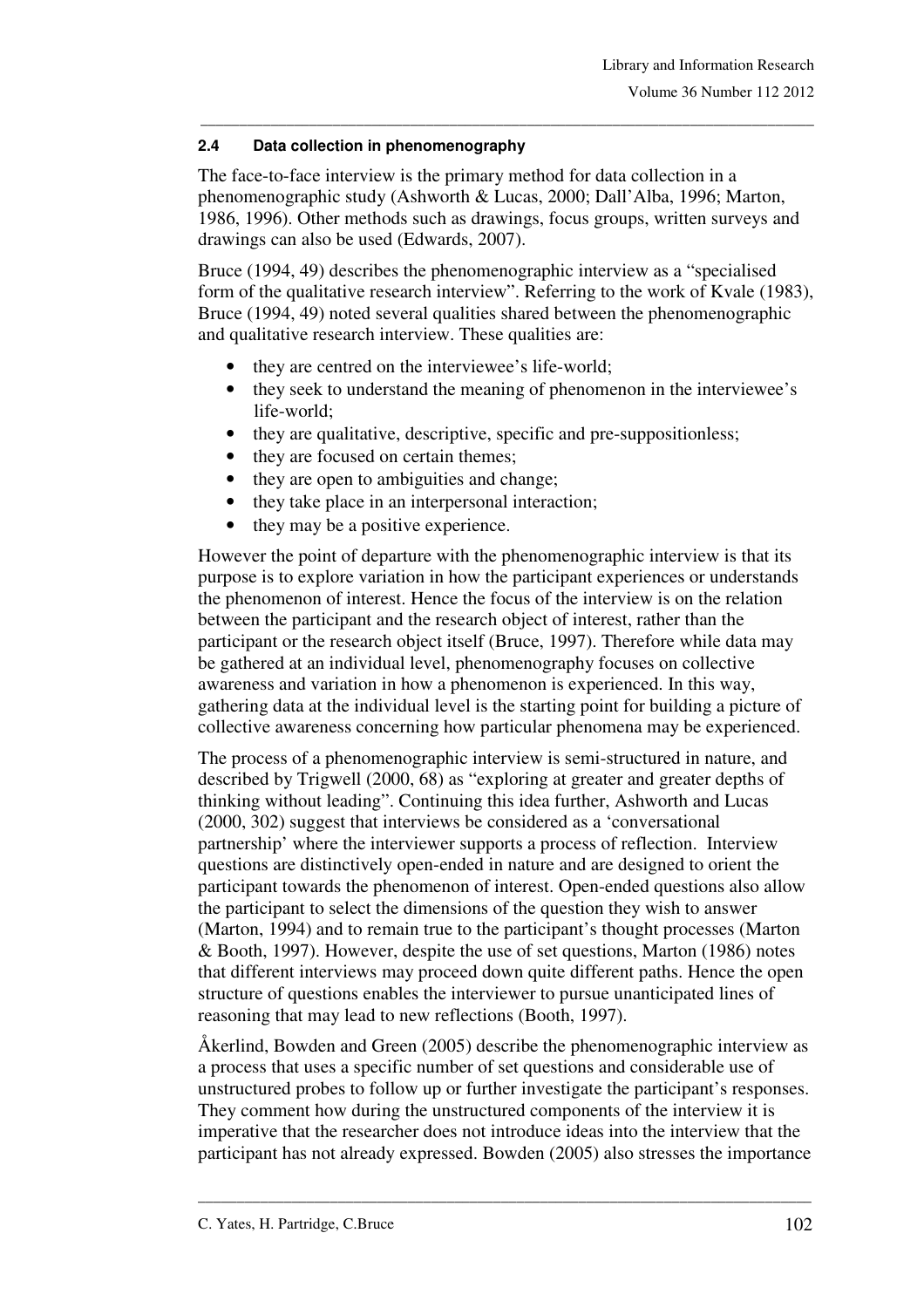of ensuring that the interviewer refrains from making judgemental comments during the interview process, irrespective of whether these are positive or negative in nature.

\_\_\_\_\_\_\_\_\_\_\_\_\_\_\_\_\_\_\_\_\_\_\_\_\_\_\_\_\_\_\_\_\_\_\_\_\_\_\_\_\_\_\_\_\_\_\_\_\_\_\_\_\_\_\_\_\_\_\_\_\_\_\_\_\_\_\_\_\_\_\_\_\_\_\_\_\_\_\_

#### **2.4.1 Participant selection and sample size**

Purposeful sampling is commonly used in phenomenography, similar to other qualitative research methods. This approach places emphasis on gaining in-depth understanding and provides for the selection of 'information-rich cases' with the potential to produce significant amounts of data of relevance to the research investigation (Patton, 2002, 46). For this reason, the identification of interviewees in phenomenographic studies is typically (and deliberately) non-random as this is influenced by the specific phenomenon that is being explored (Åkerlind, 2005; Booth, 1997; Francis, 1996; Marton, 1986).

Participants in a phenomenographic study should be selected based upon their appropriateness to the purpose of the research study, that is, they have experience of the phenomenon being explored. As noted by Ashworth and Lucas, the 'selection of participants should avoid presupposition about the nature of the phenomenon or the nature of the conceptions held by particular "types" of individuals while observing common-sense precautions about maintaining "variety" of experience' (Ashworth & Lucas 2000, 300). Fundamentally the aim of participant selection is for a purposive sample likely to uncover variation.

While there is no prescriptive sample size for a phenomenographic study, Bruce maintains this needs to be of sufficient size to gather suitably rich descriptions of people's varying conceptions about the phenomenon of interest (1997). Trigwell (2000) and Bowden (2005) similarly agree, and propose that the sample size for a phenomenographic study is influenced by two factors. In the first instance the number of interviews conducted needs to be sufficient to allow for finding variation in conceptions. Furthermore, sample size must also ensure that the amount of resulting data remains manageable. Other authors propose sample size is determined by a saturation point, with data collection continuing until no additional conceptions of the phenomenon under investigation can be discerned (Dunkin, 2000; Morse, 1994; Sandberg, 2000; Trigwell, 1994).

### **2.5 Data analysis in phenomenography**

Svensson (1997) explains that the research orientation of phenomenography as a research process and a research tool is primarily concerned with focussing on and describing conceptions, with each conception representing one way in which the particular phenomenon under investigation is experienced. Hence the aim of data analysis in phenomenographic studies is to uncover variation in how the phenomenon under investigation is experienced (Bruce, 2000; Limberg, 2005).

There is no single process or technique prescribed for the analysis of phenomenographic data and an array of approaches are reported in the literature. Although the absence of a distinct approach has been a point of frequent criticism (Ashworth & Lucas, 2000; Francis, 1996; Richardson, 1999; Säljö, 1997; Uljens, 1996), other authors contend that given the nature of this type of research, this is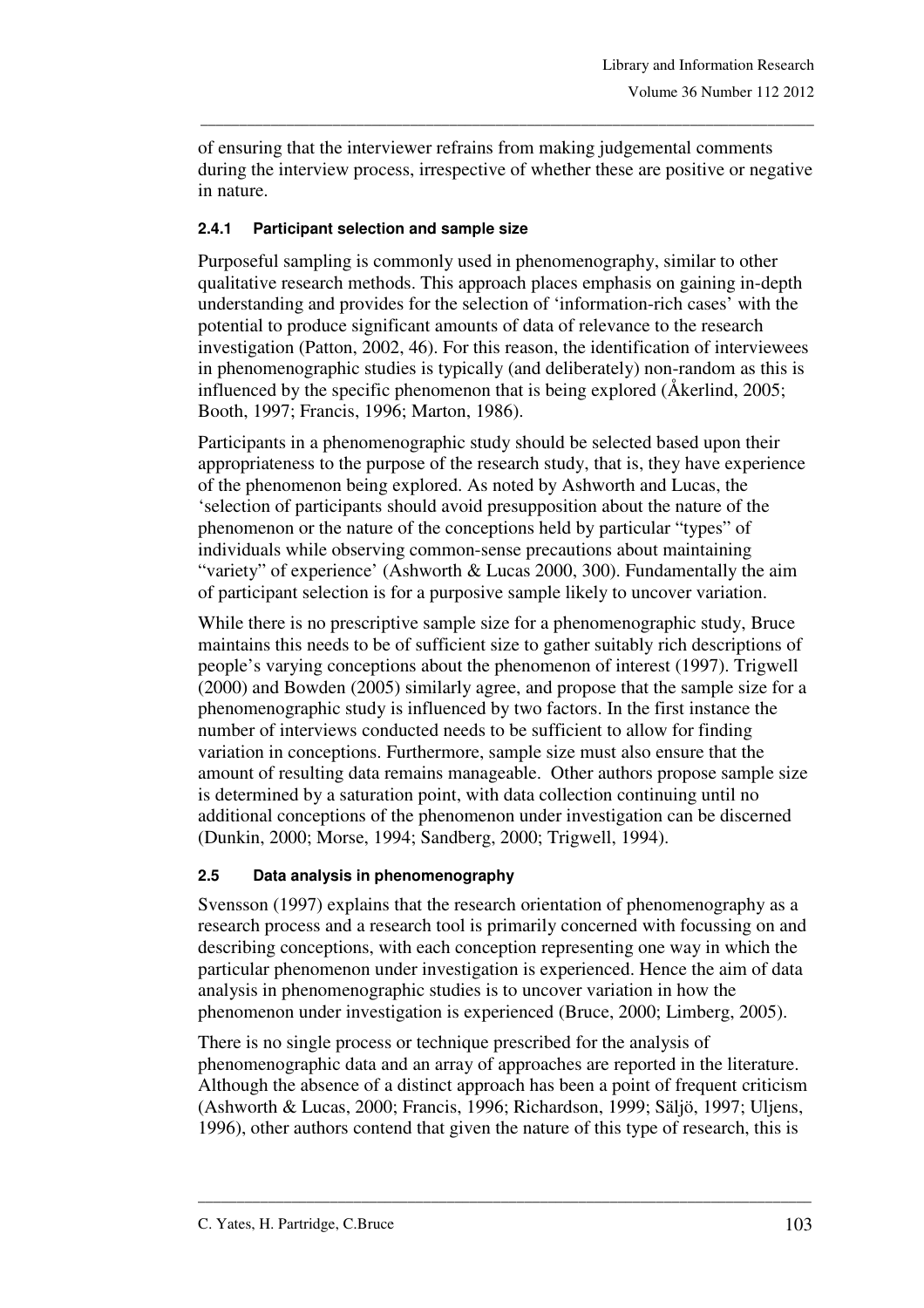neither possible or desirable (Bruce, 1997; Johansson, Marton & Svensson, 1985; Prosser, 2000; Säljö, 1988).

\_\_\_\_\_\_\_\_\_\_\_\_\_\_\_\_\_\_\_\_\_\_\_\_\_\_\_\_\_\_\_\_\_\_\_\_\_\_\_\_\_\_\_\_\_\_\_\_\_\_\_\_\_\_\_\_\_\_\_\_\_\_\_\_\_\_\_\_\_\_\_\_\_\_\_\_\_\_\_

In discussing data analysis, Åkerlind (2002) concurs that despite the lack of methodological algorithms, common principles of practice exist: Firstly, by setting aside or limiting any predetermined views or drawing conclusions too quickly about the nature of the categories of description; secondly, ensuring that a focus on the collective experience is maintained by viewing the transcripts and the emerging categories of description as a set (instead of individual transcripts and categories of description); finally, there is a search for meaning or variation in meaning across interview transcripts, and the structural relationships between these meanings.

Bruce (1997, 104) describes the analysis process as being "an interplay between the researcher's understanding, the nature of the phenomenon being studied and the style of the available data". In other words in phenomenography, the process of analysis and the outcomes the process produces are constituted through the relationship between the researcher and the data. Walsh (2000) also offers comment on the process, proposing that analysis requires the researcher to more than merely record the different ways participants talk about the phenomenon, but be able to delve behind what is said and how the particular phenomenon is understood. This may be achieved by working across the data as opposed to focussing on what individuals say separately or in isolation from each other.

An early approach to data analysis in phenomenographic studies is provided by Marton, Carlsson and Halasz (1992) who detailed a four stage approach to data analysis. These stages involved: identifying relevant data as 'pools of meaning'; sorting data into 'pools of meaning' based on similarity and exclusive of reference to individual participants; contrasting groups of similar data and writing a category of description for each; and finally verifying a portion of the data by engaging an independent judge to establish inter-judge reliability.

Säljö (1997) similarly concurred with this approach but expanded the process with an additional two stages to precede the four detailed above. The first of these entailed the researcher familiarising themselves with the data in order to develop an understanding of patterns within it. Secondly, the researcher needed to increase their focus on the understanding of conceptions. This involved viewing the data and engaging in self-questioning in terms of how the phenomenon was understood, the concepts used to explain it and its similarities with other phenomena.

Sandberg (1994, 86) instead offers a five phase process for phenomenographic analysis. This process comprised becoming familiar with the transcripts; the referential aspect of the analysis; the structural aspect of the analysis; the intentional constitution of the conception and establishing the outcome space of the conceptions.

In contrast, other researchers have reported utilising a process involving an even greater number of stages. Both Dahlgren and Fallsberg (1991) and McCosker, Barnard and Gerber (2004) detailed a seven stage cycle of analysis. The stages comprised familiarisation, condensation, comparison, grouping, articulating,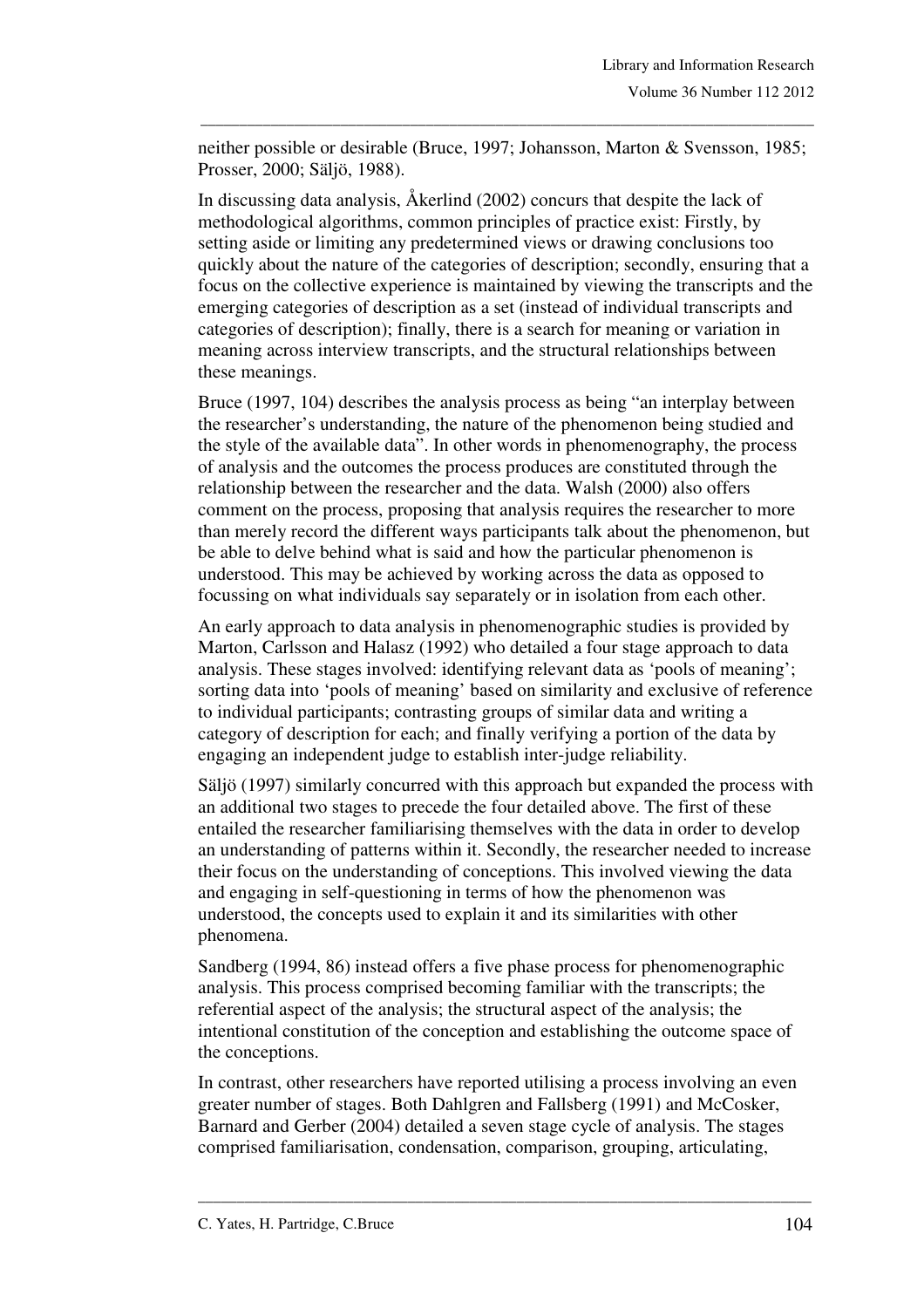labelling and contrasting. They described the technique of analysis as being an iterative rather than sequential process that continues until the analysis is complete.

\_\_\_\_\_\_\_\_\_\_\_\_\_\_\_\_\_\_\_\_\_\_\_\_\_\_\_\_\_\_\_\_\_\_\_\_\_\_\_\_\_\_\_\_\_\_\_\_\_\_\_\_\_\_\_\_\_\_\_\_\_\_\_\_\_\_\_\_\_\_\_\_\_\_\_\_\_\_\_

The intended outcome from the process or technique used for data analysis is the identification of a number of categories that reflect the various ways in which the phenomena is experienced (Edwards, 2007; Walsh, 2000). The categories identified aim to describe the ways in which the phenomenon under investigation is experienced by the collective rather than the individual by focusing on the experience of the phenomenon, not the individuals or people in the study.

### **2.6 Phenomenographic results**

The results or outcomes of phenomenographic research are presented as categories of description and an outcome space. The purpose of this is to illustrate and communicate the characteristics of conceptions of the phenomenon of interest (i.e., ways of experiencing the phenomenon) (Bruce, 1997). Each of these terms will now be discussed.

### **2.6.1 Categories of description**

It is important to firstly distinguish the difference between the knowledge interests of phenomenography, that is conceptions (i.e., ways of experiencing), and how this relates to the categories of description. These two terms have often been confused in phenomenographic work and are a point of frequent criticism (Trigwell, 1997; Bowden, 2000a). Johansson, Marton and Svensson explain:

*Conceptions, which make up our unit of analysis, refer to whole qualities of human-world relations. They also refer to the qualitatively different ways in which some phenomenon or some aspect of reality is understood. When trying to characterise these conceptions, we use some categories of description. The categories are, however, not identical with conceptions – rather they are used to denote them."* 

(Johansson, Marton and Svensson, 1985, 249).

Bowden (2000a) concurs with this idea, insisting that while categories of description must be as faithful as possible to the individual's ways of experiencing, they cannot be seen as equivalent in nature. Bowden also comments that the formation of categories is based on distinctive features that differentiate one way of experiencing the phenomenon from another (Bowden, 2000b).

Sandberg (1997) suggests that a primary distinction between conceptions and categories of description is the focus on individual or collective ways of experiencing. Thus while conceptions refer to people's ways of experiencing a particular aspect of reality, categories of description represent multiple or collective conceptions. In the same way Marton and Booth (1997) explained this difference stating:

*When we talk about 'a way of experiencing something' we usually do so in terms of individual awareness … When we talk about 'categories of description' we usually do so in terms of qualitatively different ways a phenomenon may appear*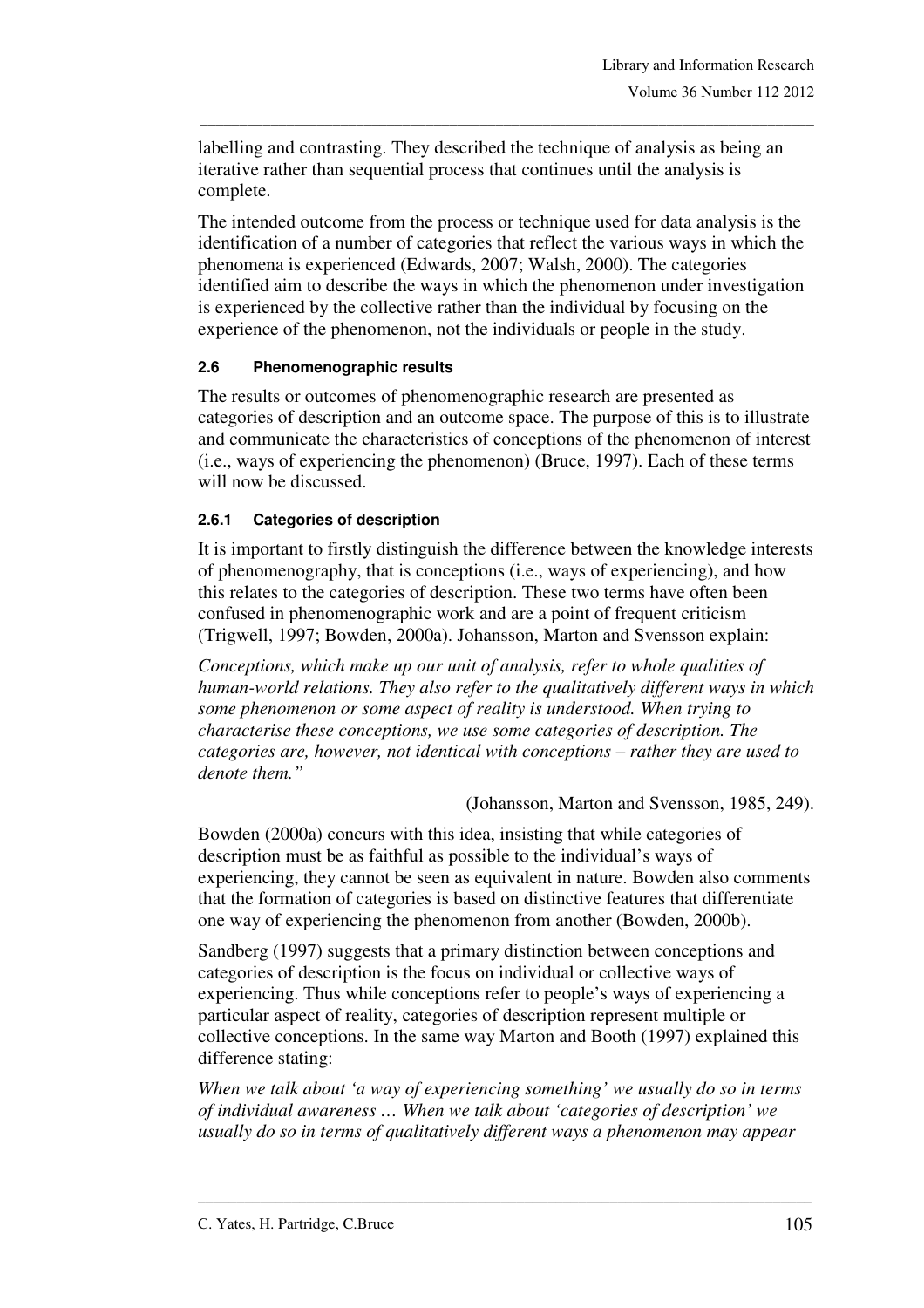*to people of one kind or another. Thus categories of description refer to the collective level* 

\_\_\_\_\_\_\_\_\_\_\_\_\_\_\_\_\_\_\_\_\_\_\_\_\_\_\_\_\_\_\_\_\_\_\_\_\_\_\_\_\_\_\_\_\_\_\_\_\_\_\_\_\_\_\_\_\_\_\_\_\_\_\_\_\_\_\_\_\_\_\_\_\_\_\_\_\_\_\_

(Marton and Booth, 1997, 128).

Four key qualities underpin the categories of description. Marton (1988, 181) describes these qualities as relational (the subject-object relation comprising the conception); experiential (based on the experience of participants in the study); content oriented (focused on the meaning of the phenomenon under investigation); and finally qualitative (descriptive in nature). Pursuing this further, Marton and Booth (1997, 152) later proposed three criteria for the quality of a set of categories of description. They suggest:

- i. Each category should reveal something distinct about a way of experiencing a phenomenon.
- ii. Each category should stand in a logical relationship with other categories.
- iii. The number of categories in a set is determined by the extent of variation. In any event it is limited in number.

Categories of description are typically expressed in the form "something (x) is seen as something (y)" (Lybeck, Marton, Stromdahl & Tullberg, 1988, 101). Bruce (1997) explains that each expression serves as a label for the particular category it represents. As explained earlier, each category of description details the referential and structural aspects of how the phenomenon is experienced. This involves describing the difference in meaning in terms of the primary focus of each experience, and the difference in structure (that is the structure of awareness). In addition, each category of description is accompanied by a prose description of the category along with illustrative quotes sourced from interview data (Bruce, 1997). Quotes from interview transcripts serve to illustrate how each category differs from the other categories identified (Booth, 1997; Bowden, 2000a; Marton, 1994, 1986; Walsh, 2000).

## **2.6.2 Outcome space**

The final outcome of phenomenographic research involves representing the categories of description in an outcome space (Barnard, McCosker & Gerber, 1999; Bruce, 1997; Marton, 1994). The outcome space portrays the complex of different experiences which together comprise the phenomenon, and represents the phenomenon in the same way as categories of description represent conceptions. Marton (2000, 105) describes the outcome space as being "the logically structured complex of the different ways of experiencing an object", acting as a "synonym for phenomenon". Therefore in phenomenography, the outcome space represents both the phenomenon as well as the various ways in which it can be experienced.

The outcome space may be illustrated as a table, image or diagram and serves the purpose of depicting how each category relates to each other. Bruce describes the outcome space as a "diagrammatic representation" (1997, 87) of the categories of description, while Säljö (1988, 44) suggests it reflects a "map of a territory" interpreting how people conceive a particular aspect of reality.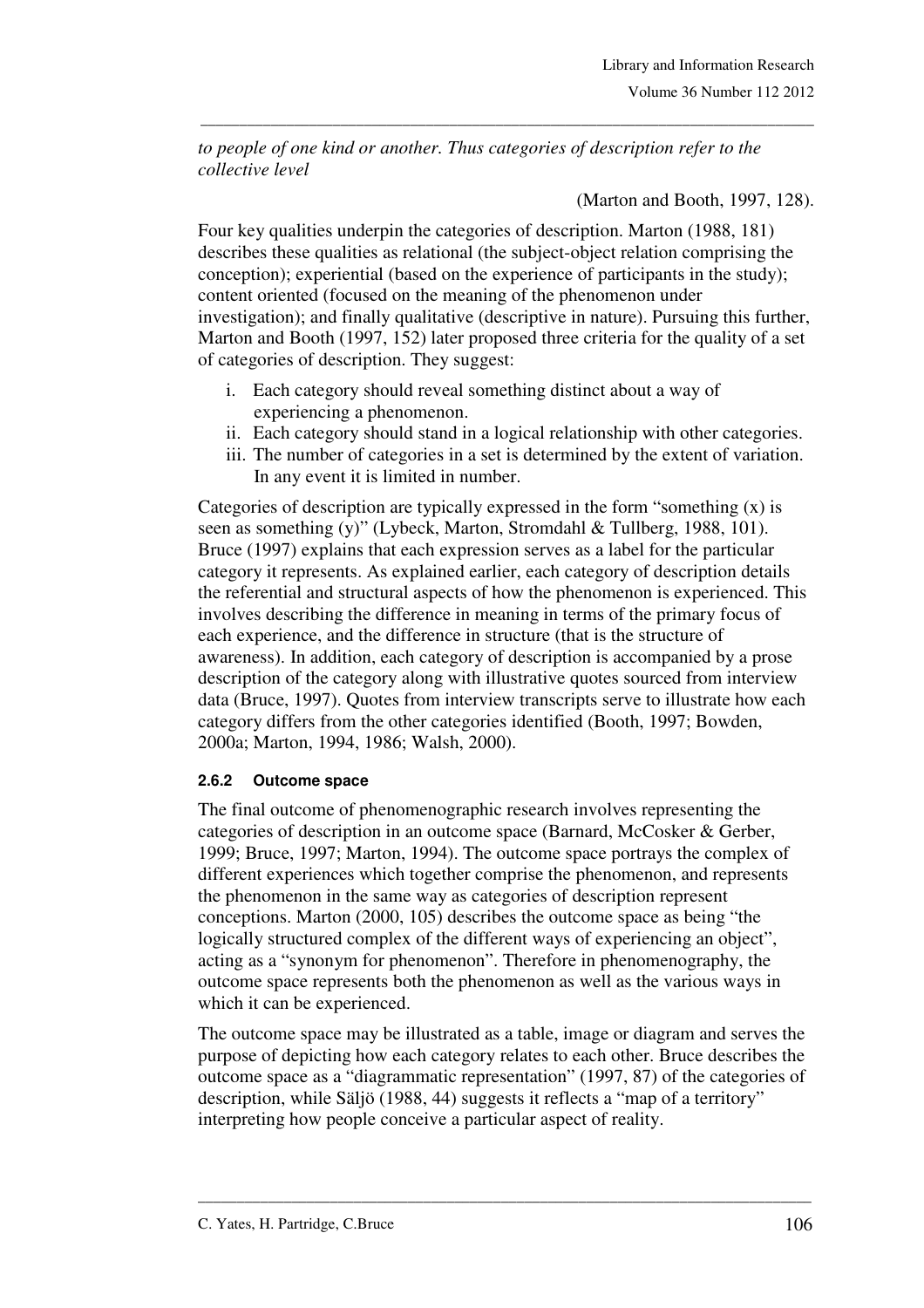Laurillard distinguished three different types of outcome space that reflect various ways in which the structural relations between categories may be viewed:

\_\_\_\_\_\_\_\_\_\_\_\_\_\_\_\_\_\_\_\_\_\_\_\_\_\_\_\_\_\_\_\_\_\_\_\_\_\_\_\_\_\_\_\_\_\_\_\_\_\_\_\_\_\_\_\_\_\_\_\_\_\_\_\_\_\_\_\_\_\_\_\_\_\_\_\_\_\_\_

- an inclusive, hierarchical, outcome space in which the categories further up the hierarchy include previous, or lower, categories
- an outcome space in which the different categories are related to the history of interviewee's experience of the phenomenon, rather than to each other
- an outcome space which represents a developmental progression, in the sense that the conceptions represented by some categories have more explanatory power than others (1993, 45).

However, irrespective of the type of outcome space to emerge Marton and Booth  $(1997, 125)$  suggest the need for:

- categories of description to stand in clear relation to the phenomenon;
- categories of description to stand in a logical relationship with one another, a relationship that is frequently hierarchical; and
- the system to be parsimonious, that is, as few categories should be explicated as is feasible and reasonable for capturing the critical variation in the data.

Furthermore, while the outcome space serves as a vehicle for communicating the ways in which people experience a particular phenomenon, it is not feasible to suggest that it captures all possible ways in which this may be experienced or conceived (Marton & Booth, 1997). Hence the outcome space in phenomenographic research represents how the participants of the study constituted the phenomenon of interest along with the variation therein.

## **3 Using phenomenography to improve practice**

This section draws upon the work by Partridge and Edwards (2004) to illustrate how phenomenography can be used to improve practice. A phenomenographic approach was used to explore students' experiences of web-based information searching with a view to improve and enhance university curriculum.

### **3.1 Background**

*ITB322 Information Resources* is an elective subject taken by students enrolled in the Bachelor of Information Technology at the Queensland University of Technology. The subject introduces students to the value of information both personally and professionally and introduces the wide variety of information resources available. There is a major focus on the identification of user needs and the development of information searching skills across a wide variety of online resources, including bibliographic databases and the Internet. The main assessment is a practical assignment in which students are required to use the online searching process to meet a client's specific information need. On-going evaluation of the subject revealed that a number of elements were working well in the subject, for example students talked about their ability to both transfer the knowledge gained to other subjects, and to help their peers when they searched for information. However, the areas of improvement were also noted; whilst students could discuss the many elements of the online searching process, they had trouble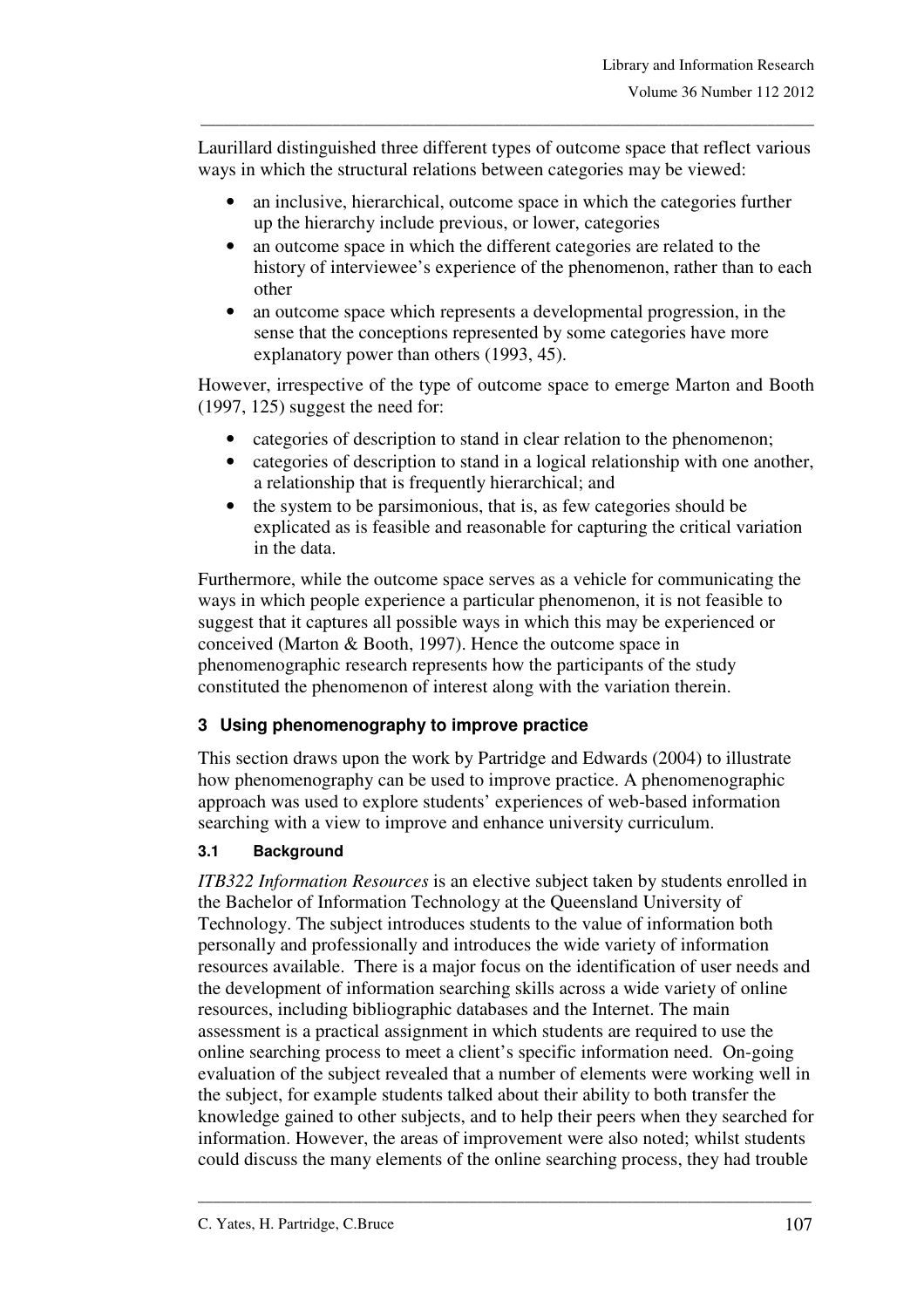in combining these elements together and applying them to the successful completion of this assignment. For example, students were able to select appropriate search tools, identify key concepts and synonyms but had difficulty in drawing these together to create search statements appropriate to each specific tool chosen. The challenge for the unit's teaching staff was to identify how the current existing environment could be carefully re-constructed to bring about change (i.e. to make the assignment 'work harder') without detracting from the elements in the environment that were working well.

\_\_\_\_\_\_\_\_\_\_\_\_\_\_\_\_\_\_\_\_\_\_\_\_\_\_\_\_\_\_\_\_\_\_\_\_\_\_\_\_\_\_\_\_\_\_\_\_\_\_\_\_\_\_\_\_\_\_\_\_\_\_\_\_\_\_\_\_\_\_\_\_\_\_\_\_\_\_\_

### **3.2 Understanding practice with phenomenography**

Teaching and learning research to date has found that the best way to learn something (be it a skill or a concept) is to experience what you are learning in qualitatively changed ways (Marton & Booth, 1997). By experiencing a skill or concept in different ways, an individual is able to compare their original (or old) experience of that skill or concept to their new experience of the skill or concept. The individual therefore, is given the opportunity to discern the variation between the old and the new experiences, and according to Runesson (1999) it is this process of discernment that is a significant attribute of learning.

Edwards (2006) has applied this view of learning to information searching. Using the phenomenographic method, Edwards identified variation in the experience of information searching in the online environment. Participants in the study were 32 students from six of the eight academic faculties within the Queensland University of Technology. Different cultures, ages and genders were represented. Four categories that captured the variation in the students' different ways of searching and learning to search for information were identified. The categories include:

Category 1: Information searching is seen as looking for a needle in a haystack

Category 2: Information searching is seen as finding a way through a maze Category 3: Information searching is seen as using the tools as a filter

Category 4: Information searching is seen as panning for gold.

These four categories can be mapped into an outcome space (Figure 2). The outcome space reflects the hierarchical relationship between the categories. Each of the four categories is associated with different meanings being assigned to the search experience. They are also associated with different awareness structures, different approaches to learning, and different search outcomes (Edwards, 2006). The presence of two columns in the outcome space is significant. On the left hand side, students who experience searching through the first category do not perceive structure within their search environment, although they may know that structure does indeed exist in the searching tools being used, and that this structure could help them in their searching endeavours. In contrast is the column on the right hand side: students who experience searching through the remaining three categories describe using the structure within the search environment to help with the search process. The categories can, therefore, be divided between those that include an experience with structure and those that do not (Edwards, 2006).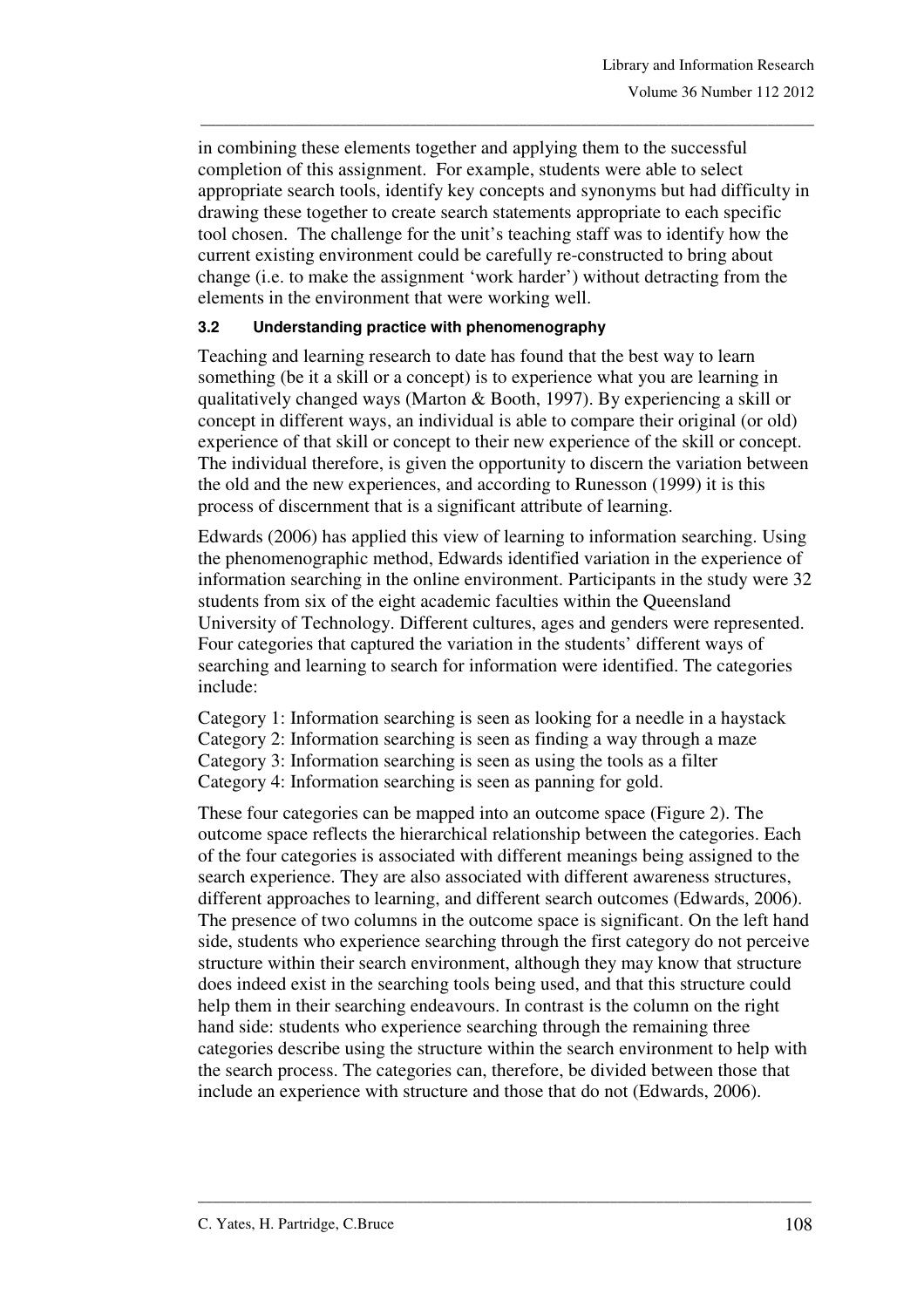

### **Figure 2: The experience of information searching outcome space (Edwards, 2006)**

A detailed summary and discussion on each category and the different meanings assigned to each search experience can be found in Edwards (2006). In short, Edwards concluded that for students to successfully develop information searching skills the teaching and learning environment needs to be designed to encourage "students...to see things happening differently to what they have previously experienced in order to discern a difference" (Edwards, 2004, 112). That is, students need to experience the wide variation of online searching experiences so they may compare and contrast these different experiences to their own. Edwards contends that "if we can do this, we will move our students into a deeper understanding of the searching experience, we will provide them the opportunity to discern a variation in what they have previously experienced, and, hopefully, we may encourage learning" (Edwards, 2004, 112). Edwards provides four guiding principles when designing a learning experience that will allow students to experience variation: provide students with opportunities for reflection; improve assessment to make it both authentic and to encourage students to see the variation; use online tools to further enhance the learning experience; and finally, encourage staff development to enable understanding and application of the findings. The principles outlined by Edwards were used to guide the design and development of the Reflective Online Searching Skills (ROSS) environment.

### **3.3 The ROSS environment**

The ROSS environment was used to directly support the main assignment. A link to ROSS is provided from the subjects' Blackboard site (see Figure 3). ROSS was incorporated into the learning environment during Weeks 7 through to 13. Each week during this period students attended a three hour computer laboratory based class.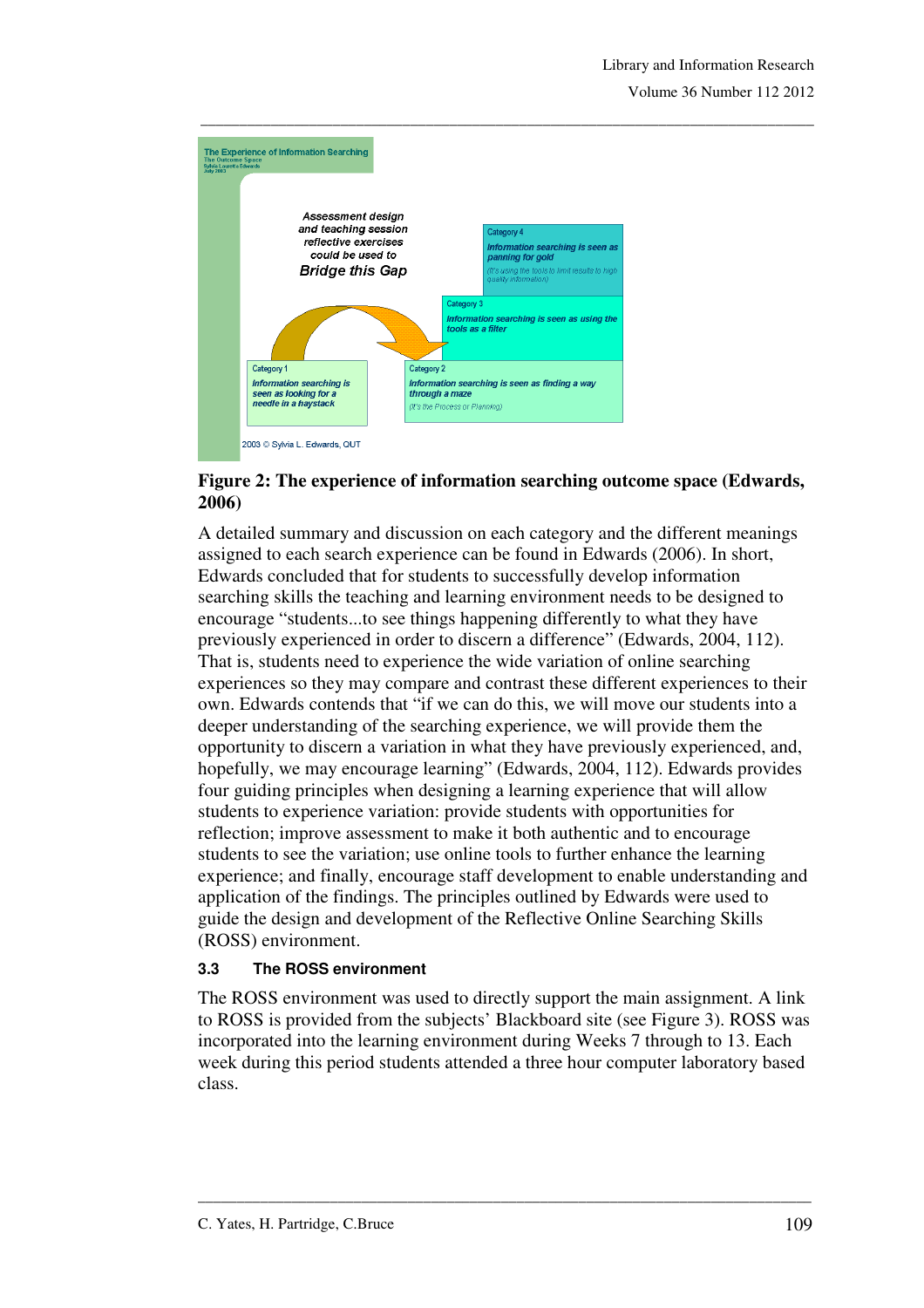

### **Figure 3: ROSS within the ITB322 Blackboard site**

ROSS requires the students to take on the role of an information consultant who has been approached by a client with a specific information need. Figure 4 shows the role play synopsis of the client and the information need.

\_\_\_\_\_\_\_\_\_\_\_\_\_\_\_\_\_\_\_\_\_\_\_\_\_\_\_\_\_\_\_\_\_\_\_\_\_\_\_\_\_\_\_\_\_\_\_\_\_\_\_\_\_\_\_\_\_\_\_\_\_\_\_\_\_\_\_\_\_\_\_\_\_\_\_\_\_\_\_

**TO:** Jane, Information Broker <info@info.com.au>

**FROM:** Mr E. Jones (Secretary to Dr Jonas Faultess) <e.jones@promhospital.com.au>

**SUBJECT:** Request for Information

Dr Jonas Faultless is a world class medical scientist working for a prominent Australian hospital. Dr Faultless has just been informed that due to a colleague's severe illness he will have to give a speech at this year's annual national medical convention. The topic of the presentation is the use of nanotechnology in medicine - this unfortunately is not Dr Faultless' area of expertise. The Doctor would like to obtain information on nanotechnology and its application in medicine. The Doctor is also interested in obtaining some data on who is currently using nanotechnology to aid medical practice. As the presentation is for an Australian conference, Dr Faultless is particularly interested in current use of nanotechnology in the Australian medical context. The Doctor is interested in obtaining the views of experts and researchers in the area and any key organisations. Case studies of the use of nanotechnology in medical practice would be helpful.

#### **Figure 4: The role play scenario**

The student is required to locate information to meet the client's information need by selecting and searching online resources (i.e. Internet search tools or bibliographic databases). The Reflective Online Searching Model guides the student through this process and consequently forms the basis for the ROSS environment. Students are introduced to the overall structure and purpose of the environment in the *Introduction to the ROSS Environment* page, which is presented in Figure 5.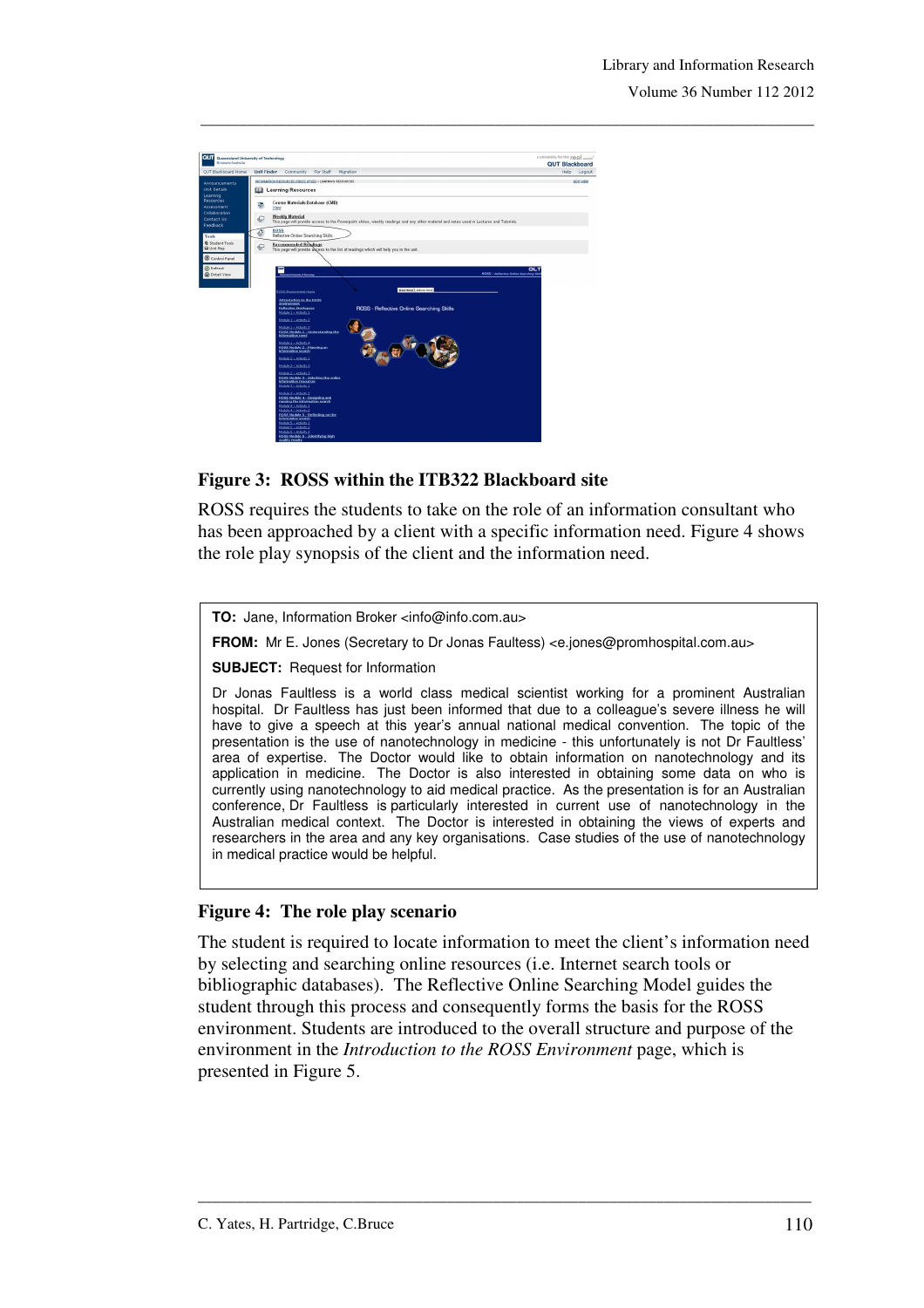

### **Figure 5: The introduction to ROSS page**

ROSS consists of eight modules. The modules are inter-related, with subsequent modules building upon the former. A brief summary of the eight modules can be found in Figure 6. A short video introduces the students to each module, explaining the purpose of the module and the activities to be completed. Although the students complete the modules in class time, they are also encouraged to use the ROSS environment as a self-paced learning tool that they can access at any time during the course of the unit.

**Module 1: Understanding the information need** – introduces the process of obtaining information from a client to successfully understand a clients information need.

**Module 2: Preparing for the information search** - introduces the steps to follow when preparing to conduct an online search.

**Module 3: Selecting the online information resources –** introduces the process of selecting online information resources relevant to the information need.

**Module 4: Designing and running the information search** - introduces the process of develop search strategies specific to the online resources selected.

**Module 5: Reflecting on the information search –** introduces the process of reflecting on search results and refining and running a revised search.

**Module 6: Identifying high quality results** - introduces the process of selecting high quality results from the many results obtained from the searches.

**Module 7: Creating an alert** – introduces how to keep up to date on the information need by creating and running an alert.

**Module 8: Critical reflection** – provides the opportunity to critically reflect upon the new skills developed.

#### **Figure 6: The 8 ROSS modules**

Each module is interactive, requiring the students to answer questions, make observations and complete exercises. For example, in Module 2 students are introduced to the steps involved in planning and preparing the online search. Students are invited to view a short video introducing the Module and its learning objectives. After watching the video, students are asked to complete Activity 1 by selecting the appropriate link on the menu on the left-hand side of the screen.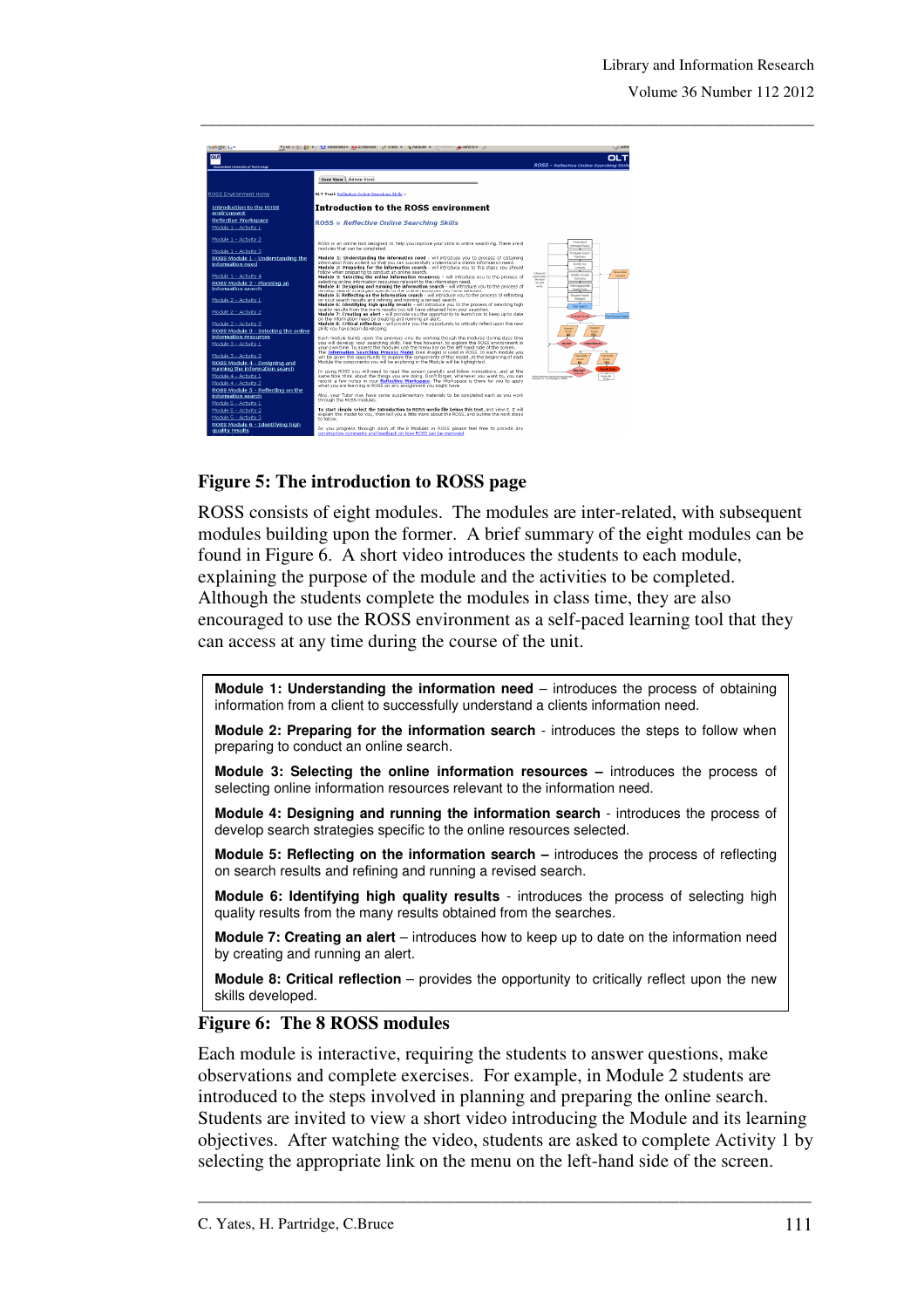Students are required in Activity 1 to respond to a series of questions which encourage the student to engage with, and reflect upon, the video content. Responses to each of the questions are recorded in the notepads provided. By selecting the Save Button, the students' answers are permanently recorded for them to return to at a later date. After completing Activity 1 students are invited to commence Activity 2 by selecting the appropriate link on the menu on the lefthand side of the screen. Figure 7 shows an excerpt from Module 2 Activity 1.

\_\_\_\_\_\_\_\_\_\_\_\_\_\_\_\_\_\_\_\_\_\_\_\_\_\_\_\_\_\_\_\_\_\_\_\_\_\_\_\_\_\_\_\_\_\_\_\_\_\_\_\_\_\_\_\_\_\_\_\_\_\_\_\_\_\_\_\_\_\_\_\_\_\_\_\_\_\_\_

| Week 1 Introduction to<br>Information and Information                   | <b>Reflective Online Searhing Skills (ROSS)</b>                                                                                                                                                                                    |  |
|-------------------------------------------------------------------------|------------------------------------------------------------------------------------------------------------------------------------------------------------------------------------------------------------------------------------|--|
| Literacy                                                                | <b>Environment</b>                                                                                                                                                                                                                 |  |
| Week 2: Introduction to<br>Databases and to Heflective                  |                                                                                                                                                                                                                                    |  |
| Journal Writing<br>Week 3: Introduction to                              | User View   Admin View                                                                                                                                                                                                             |  |
| Dialog<br>Week 4: Introduction to                                       |                                                                                                                                                                                                                                    |  |
| Internet Searching<br>Week 5: Introduction to                           | Module 2 - Activity 1                                                                                                                                                                                                              |  |
| Print Resources & The<br>Power of Information for<br><b>Business</b>    | In Module 1 you recorded some notes on the main topic and possible sub-topics for the the                                                                                                                                          |  |
| Week 6: People as Sources                                               | clients information need. Using your notes from this exercise complete the following exercises:                                                                                                                                    |  |
| of Information &<br>Introduction to Grey<br>Literature                  | Record your assumptions about the client and their information need:<br>That is, what do you assume about the skills and knowledge of the client, what do you assume is meant by the topic, or what<br>do you assume is important? |  |
| Week 7: Assignment 1                                                    |                                                                                                                                                                                                                                    |  |
| Major Presentations<br>Week 8 - 12 Session                              | ∃                                                                                                                                                                                                                                  |  |
| Materials<br>introduction to the ROSS<br>Environment                    |                                                                                                                                                                                                                                    |  |
| Reflective Workspace                                                    |                                                                                                                                                                                                                                    |  |
| ROSS Module 1 -<br><b>Understanding the Client</b>                      |                                                                                                                                                                                                                                    |  |
| Interview                                                               | ∸1                                                                                                                                                                                                                                 |  |
| Stocket 1 - Activity 1<br>Motule 1 - Adavity 1 Suprission               | Save                                                                                                                                                                                                                               |  |
| Macy VLL-Adaptiv 2                                                      | <b>Record Search Objectives</b>                                                                                                                                                                                                    |  |
| Motus J - Adwis 2<br>Novel Jobbyers                                     | Based upon your understanding of your information need, what are the information areas to be searched?What does the client,<br>the doctor, actually want?                                                                          |  |
| ROSS Module 2 -<br>Planning an Information                              |                                                                                                                                                                                                                                    |  |
| Search                                                                  |                                                                                                                                                                                                                                    |  |
| Mode # 2: Activity 1                                                    | ⅎ                                                                                                                                                                                                                                  |  |
| RS02, 4.2 - AC25, 2.2<br>Module 2 ; Accordg 3                           |                                                                                                                                                                                                                                    |  |
| Moquie 2 - Activity 4                                                   |                                                                                                                                                                                                                                    |  |
| ROSS Module 3 - Search<br>Strategy Preparation<br>Module 3 - Activity 1 |                                                                                                                                                                                                                                    |  |
| Module 3 - Actualiz 2                                                   | ᅿ                                                                                                                                                                                                                                  |  |
| Modele 2 (sclavis.2)                                                    | Save                                                                                                                                                                                                                               |  |
| BOSS Module 4 -<br>Introduction to SDIs<br>Modelli - Apaycy,1           | <b>Key Concept selection</b>                                                                                                                                                                                                       |  |
| Module 4 - Applety 2                                                    | Based on your search objectives, record the topic 'Key concepts' (or keywords).                                                                                                                                                    |  |
| Models Admin 2                                                          | ⊿                                                                                                                                                                                                                                  |  |
| ROSS Module 5 - Critical<br>Reflection                                  |                                                                                                                                                                                                                                    |  |
| Modulo 6 - Adroid, I<br>Module 6 - Actordy 2                            |                                                                                                                                                                                                                                    |  |
| Mobile 5, Activity 3                                                    |                                                                                                                                                                                                                                    |  |
|                                                                         |                                                                                                                                                                                                                                    |  |
|                                                                         | 츼<br>Save                                                                                                                                                                                                                          |  |
|                                                                         | Record your Synonyms                                                                                                                                                                                                               |  |
|                                                                         | Can you think of any synonyms for these key concept terms, or any variations in the spelling that you might need to consider<br>ಿ                                                                                                  |  |
|                                                                         | For ideas have a look at The Visual Thesaurus, Synonym Dictionary, Antonynt.com - Synonym.com, or SpellCheck.net                                                                                                                   |  |
|                                                                         | ⅎ                                                                                                                                                                                                                                  |  |
|                                                                         |                                                                                                                                                                                                                                    |  |
|                                                                         |                                                                                                                                                                                                                                    |  |
|                                                                         |                                                                                                                                                                                                                                    |  |
|                                                                         | E                                                                                                                                                                                                                                  |  |
|                                                                         | Save ;                                                                                                                                                                                                                             |  |
|                                                                         | To continue select Module 2 - Activity 2 from the side menu.                                                                                                                                                                       |  |

**Figure 7: ROSS Module 2 Activity 1**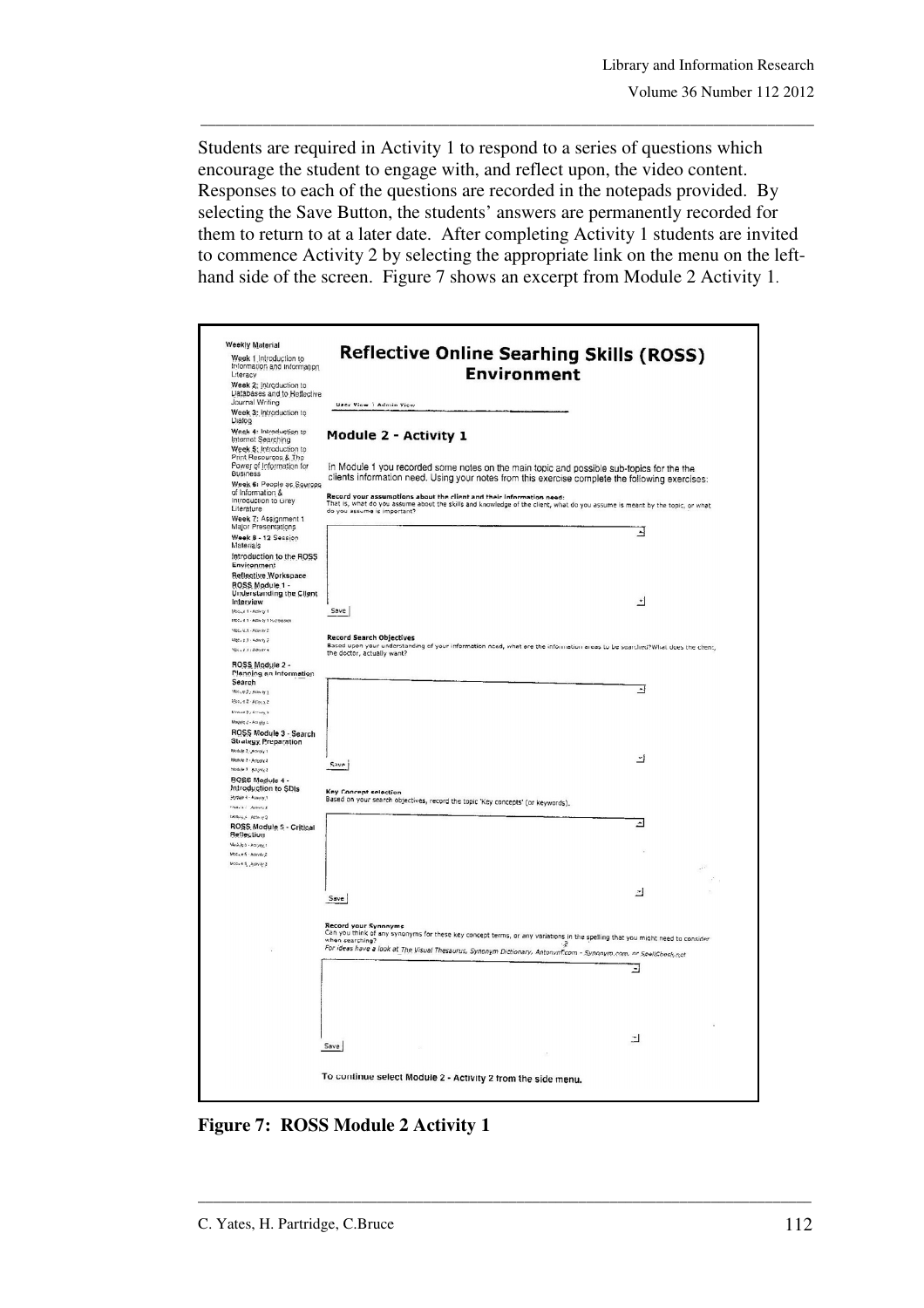### **3.4 Changing practice with phenomenography**

A number of evaluation strategies were used to obtain data from both stakeholders in the intervention – the teaching staff and the students. Student evaluation was obtained by eliciting comments via the fortnightly Reflective Learning Journal and from self administered questionnaire and semi-structured interviews with students at the end of each semester. The results of the evaluation are available from Partridge and Edwards (2004). In short, both the students and the teaching staff viewed the experience of using ROSS favourably. Student responses clearly indicate that ROSS is an online learning tool of merit, they found the environment "easy to use and understand" and that it "increased flexibility in my studies within this unit", "helped me to understand the unit's content" and "improved the teaching and learning value in the unit". Comments received from the students included:

\_\_\_\_\_\_\_\_\_\_\_\_\_\_\_\_\_\_\_\_\_\_\_\_\_\_\_\_\_\_\_\_\_\_\_\_\_\_\_\_\_\_\_\_\_\_\_\_\_\_\_\_\_\_\_\_\_\_\_\_\_\_\_\_\_\_\_\_\_\_\_\_\_\_\_\_\_\_\_

*"I now realise that there is more to searching online than typing the keyword to be searched in google.com and pressing the search button"* 

*"I really like how...ROSS [has] been developed to directly relate to what you are doing in the assignment, this is a very good way of putting into practice what you have learnt in class"* 

From the teaching perspective, ROSS provided a wonderful means of introducing new energy into the unit. The most significant observation noted by the teaching staff was the impact of ROSS upon student learning. Anecdotally, the overall quality of the main assignment had improved, with many of the students showing a sound understanding of the online searching model and being able to effectively apply the model to the information need outlined in the assignment guidelines. For a fuller discussion on the design and evaluation of ROSS, including the phenomenographic study that informed its creation, please see Edwards (2006) and Partridge and Edwards (2004).

## **4 Conclusion**

This paper has demonstrated the nature of the phenomenographic method and its application to practice in one context. As increasing attention turns to understanding the nature of peoples' information experiences, phenomenography presents itself as an important research approach for understanding such experiences. Phenomenography's special attention to variation in experience makes it useful for understanding users' experiences of any phenomenon of interest in the library and information sphere. Such phenomenon may be abstract, such as information use, or concrete physical objects such as library building spaces or digital readers. Understanding variation in peoples' experiences makes it possible to be inclusive in both professional practice and the development of research agenda, as well as making it possible to encourage diversity in peoples' approaches to important phenomena.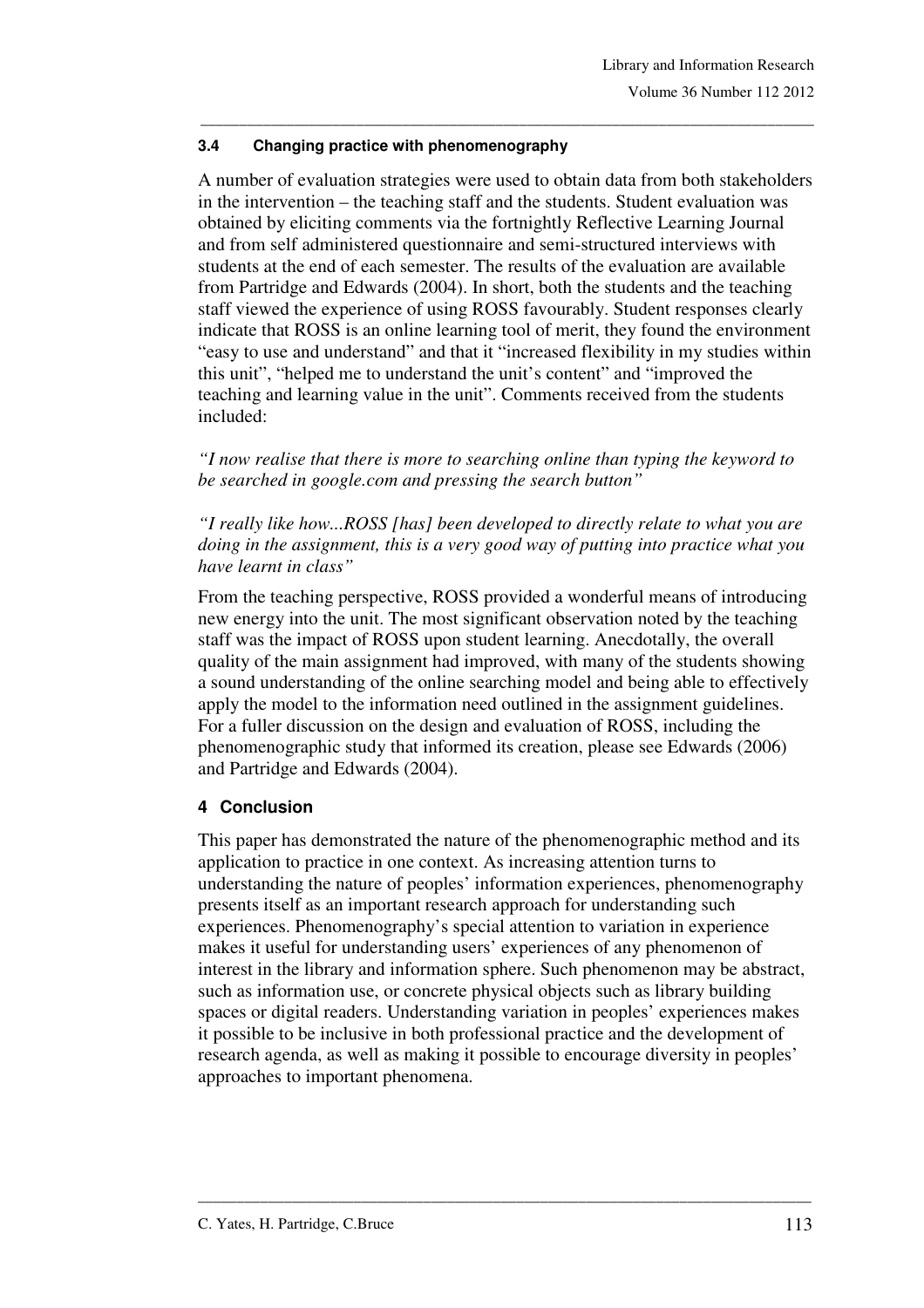### **References**

Åkerlind, G. S. (2002). Principles and practice in phenomenographic research. In G. S. Åkerlind & M. Lupton (Eds.), *Proceedings of the Current Issues in Phenomenography Symposium, Canberra, Australia*. Canberra: Australian National University.

\_\_\_\_\_\_\_\_\_\_\_\_\_\_\_\_\_\_\_\_\_\_\_\_\_\_\_\_\_\_\_\_\_\_\_\_\_\_\_\_\_\_\_\_\_\_\_\_\_\_\_\_\_\_\_\_\_\_\_\_\_\_\_\_\_\_\_\_\_\_\_\_\_\_\_\_\_\_\_

Åkerlind, G. S. (2005). Variation and commonality in phenomenographic research methods. *Higher Education Research & Development,* **24**(4): 321-334.

Åkerlind, G. S., Bowden, J., & Green, P. (2005). Learning to do phenomenography: A reflective discussion. In J. A. Bowden & P. Green (Eds.), *Doing developmental phenomenography* Melbourne: RMIT University Press. 74- 102

Ashworth, P., & Lucas, U. (2000). Achieving empathy and engagement: a practical approach to the design, conduct and reporting of phenomenographic research. *Studies in Higher Education,* **25**(3): 295-308.

Barnard, A., McCosker, H., & Gerber, R. (1999). Phenomenography: A qualitative research approach for exploring understanding in health care. *Qualitative Health Research,* **9**(2): 212-226.

Booth, S. (1997). On phenomenography, learning and teaching. *Higher Education Research & Development, 16*(2): 135-158.

Bowden, J. A. (2000a). The nature of phenomenographic research. In J. A. Bowden & E. Walsh (Eds.), *Phenomenography* Melbourne, Australia: RMIT University. 1-18

Bowden, J. A. (2000b). Experience of phenomenographic research: A personal account. In J. A. Bowden & E. Walsh (Eds.), *Phenomenography.* Melbourne, Australia: RMIT University. 47-61

Bowden, J. A. (2005). Reflections on the phenomenographic team research process. In J. A. Bowden & P. Green (Eds.), *Doing developmental phenomenography.* Melbourne: RMIT University Press. 11-31

Bowden, J. A., & Marton, F. (1998). *The university of learning*. London, UK: Kogan Page Ltd.

Bruce, C. (1994). Reflections on the experience of the phenomenographic interview. In R. Ballantyne & C. Bruce (Eds.), *Phenomenography: Philosophy and Practice Conference*. Brisbane, Australia: QUT. 47-55

\_\_\_\_\_\_\_\_\_\_\_\_\_\_\_\_\_\_\_\_\_\_\_\_\_\_\_\_\_\_\_\_\_\_\_\_\_\_\_\_\_\_\_\_\_\_\_\_\_\_\_\_\_\_\_\_\_\_\_\_\_\_\_\_\_\_\_\_\_\_\_\_\_\_\_\_\_\_\_

Bruce, C. (1994). Research students' early experiences of the dissertation literature review. *Studies in Higher Education*. **19**(2): 217-229.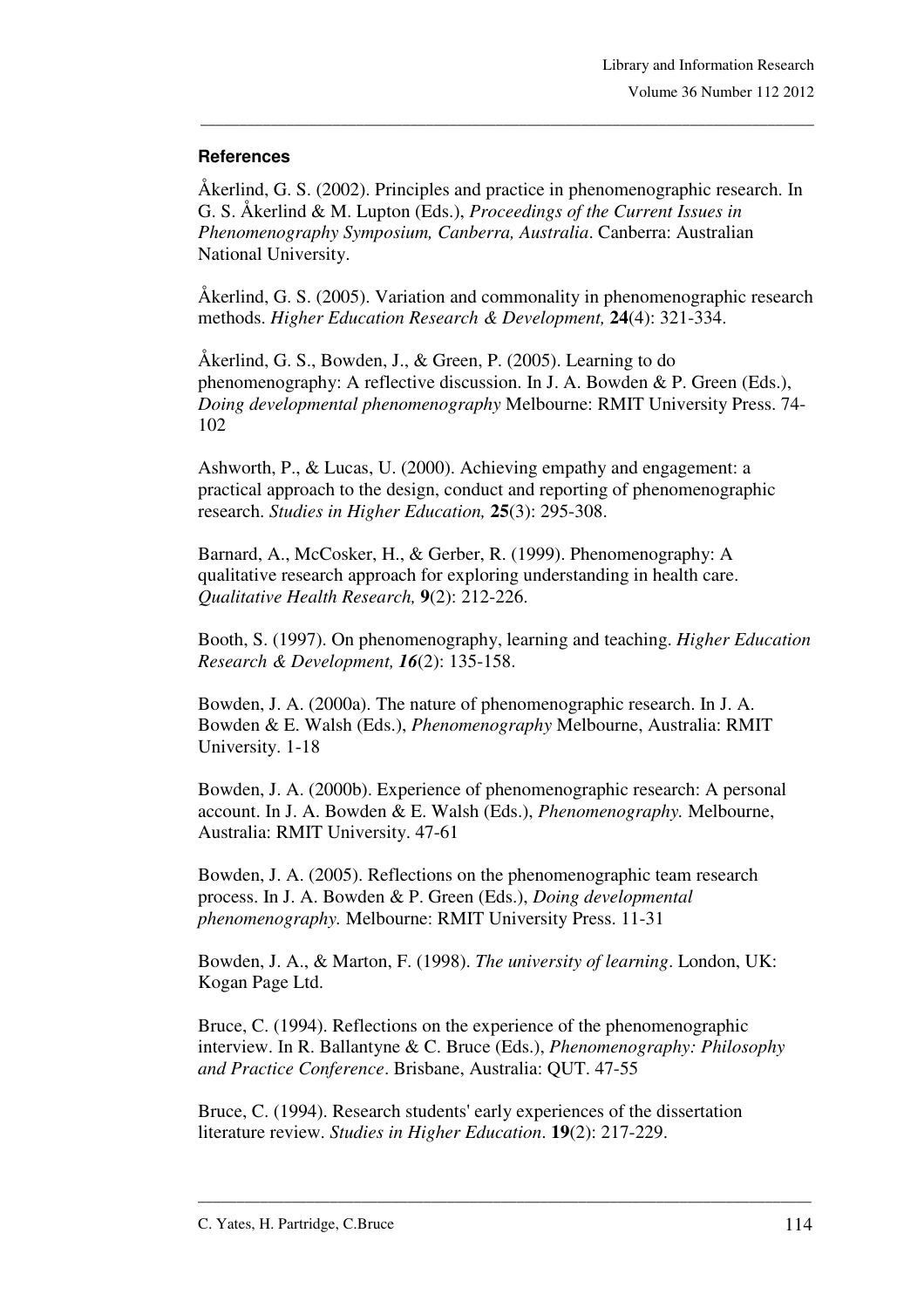Bruce, C. (1997). *The seven faces of information literacy*. Adelaide: Auslib Press.

\_\_\_\_\_\_\_\_\_\_\_\_\_\_\_\_\_\_\_\_\_\_\_\_\_\_\_\_\_\_\_\_\_\_\_\_\_\_\_\_\_\_\_\_\_\_\_\_\_\_\_\_\_\_\_\_\_\_\_\_\_\_\_\_\_\_\_\_\_\_\_\_\_\_\_\_\_\_\_

Bruce, C. (2000). Information literacy research: Dimensions of the emerging collective consciousness. *Australian Academic and Research Libraries*, **31**(2): 91- 109.

Dahlgren, L. O., & Fallsberg, M. (1991). Phenomenography as a qualitative approach in social pharmacy research. *Journal of Social and Administrative Pharmacy,* **8**(4): 150-156.

Dall'Alba, G. (1996). *Reflections on phenomenography: Toward a methodology?* Goteburg, Sweden: ACTA Universitas Gothoburgensis.

Denzin, N. K., & Lincoln, Y. S. (2003). *The landscape of qualitative research : theories and issues* (2nd ed.). Thousand Oaks, Califorina: Sage.

Dunkin, R. (2000). Using phenomenography to study organisational change. In J. A. Bowden & E. Walsh (Eds.), *Phenomenography*. Melbourne, Australia: RMIT University. 137-152

Edwards, S. (2004). Web-based information searching: understanding student experiences in order to enhance the development of this critical graduate attribute. In P. A. Danaher, C. Macpherson, F. Nouwens and D. Orr (Eds). *Lifelong learning: Whose responsibility and what is your contribution: Proceedings of the 3 rd International lifelong learning conference, Yeppoon, Queensland, Australia, 13-16 June*. Rockhampton: Central Queensland University Press.

Edwards, S. (2006). *Panning for gold: Information literacy and the net lenses model*. Adelaide: Auslib Press.

Edwards, S. (2007). Phenomenography: 'Follow the yellow brick road'!. In S. Lipu, K. Williamson & A. Lloyd (Eds.), *Exploring methods in information literacy research*. Wagga Wagga, New South Wales: Centre for Information Studies. 87-110

Francis, H. (1996). Advancing phenomenography: Questions of method. In G. Dall'Alba & B. Hasselgren (Eds.), *Reflections on phenomenography : toward a methodology?* Goteborg, Sweden: Acta Universitatis Gothoburgensis. 35-47

Johansson, B. Marton, F. & Svensson, L. (1985). An approach to describing learning as change between qualitatively different conceptions. In L. H. T. West & A. L. Pines (Eds.), *Cognitive structure and conceptual change* New York: Academic Press. 233-257

Kirk, J. (2002). *Theorising information use: Managers and their work.* (Doctoral dissertation, University of Technology, Sydney). URL: http://hdl.handle.net/2100/309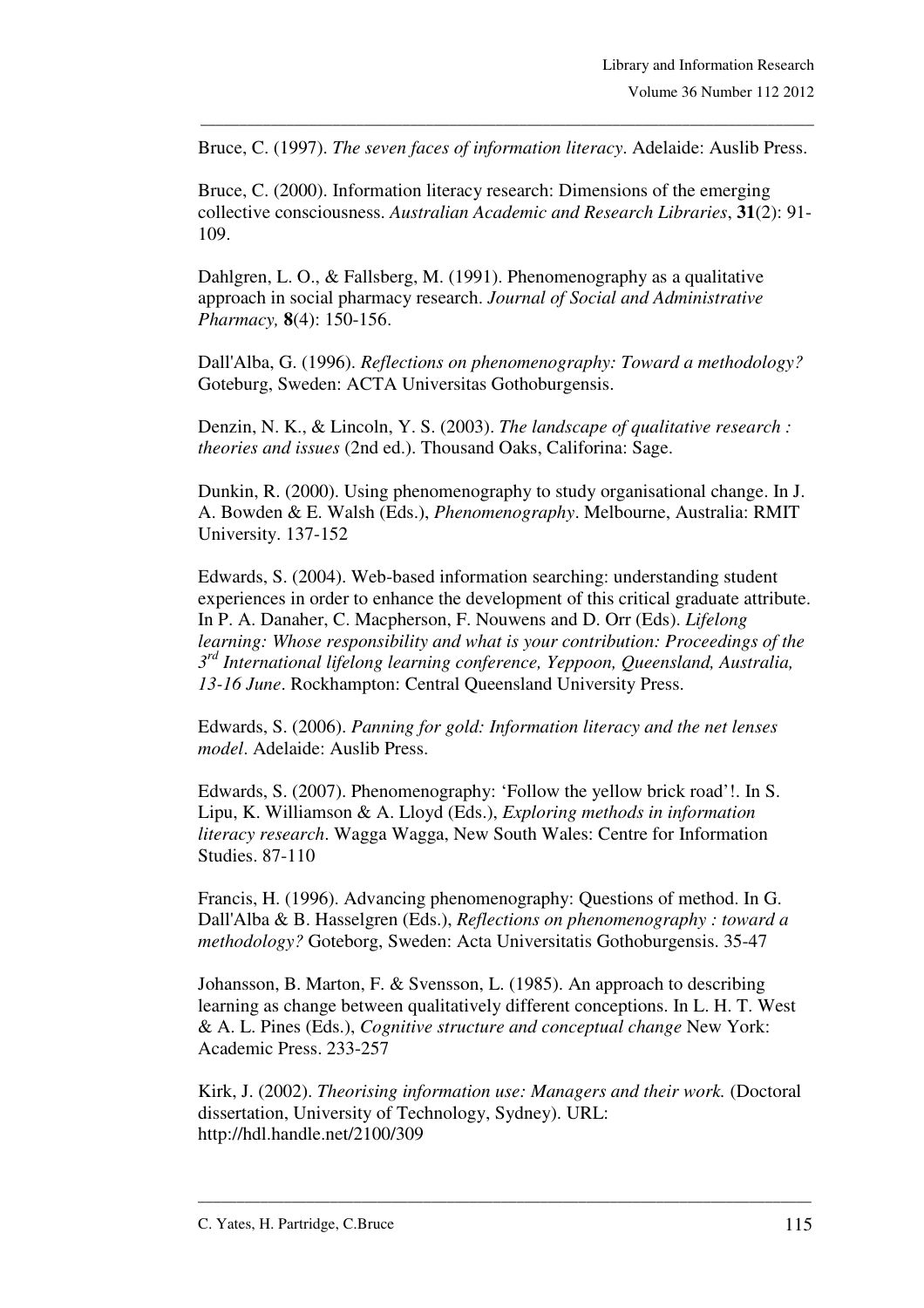Kvale, S. (1983). The qualitative research interview - a phenomenolgical and hermeneutical mode of understanding. *Journal of Phenomenological Psychology,*  **14**: 171-196.

\_\_\_\_\_\_\_\_\_\_\_\_\_\_\_\_\_\_\_\_\_\_\_\_\_\_\_\_\_\_\_\_\_\_\_\_\_\_\_\_\_\_\_\_\_\_\_\_\_\_\_\_\_\_\_\_\_\_\_\_\_\_\_\_\_\_\_\_\_\_\_\_\_\_\_\_\_\_\_

Laurillard, D. (1993). *Rethinking university teaching: a framework for the effective use of educational technology*. London: Routledge.

Limberg, L. (1998). *Att söka information för att lärä: en studie av sampsel mellan informationssökning och lärande*. Borås: Valfrid.

Limberg, L. (2000). Phenomenography: a relational approach to research on information needs, seeking and use. *The New Review of Information Behaviour Research,* **1**: 51-67.

Limberg, L. (2005). Phenomenography. In K. E. Fisher, S. Erdelez & L. McKechnie (Eds.), *Theories of information behavior*. Medford, New Jersey: Information Today. 280-283

Lupton, M. (2008). *Information literacy and learning*. Adelaide: Auslib Press.

Lybeck, L., Marton, F., Stromdahl, H., & Tullberg, A. (1988). The Phenomenography of the 'Mole Concept' in Chemistry. In P. Ramsden (Ed.), *Improving learning : new perspectives*. London: Kogan Page. 81-108

Marton, F. (1981). Phenomenography — Describing conceptions of the world around us. *Instructional Science,* **10**(2): 177-200.

Marton, F. (1986). Phenomenography – A research approach to investigating different understandings of reality. *Journal of thought,* **21**(3): 28-49.

Marton, F. (1988). Phenomenography: exploring different conceptions of reality. In D. M. Fetterman (Ed.), *Qualitative approaches to evaluation in education : the silent scientific revolution*. New York: Praeger. 176-205

Marton, F. (1994). On the structure of awareness. In. J. A. Bowden & E. Walsh (Eds.), *Phenomenographic Research: Variations in Method*. Melbourne: Office of the Director EQARD, RMIT. 89-100

Marton, F. (1996). Cognosco ergo sum - Reflections on reflections. In G. Dall'Alba & B. Hasselgren (Eds.), *Reflections on phenomenography : toward a methodology?* Goteborg, Sweden: Acta Universitatis Gothoburgensis. 163-187

Marton, F. (2000). The structure of awareness. In J. A. Bowden & E. Walsh (Eds.), *Phenomenography*. Melbourne, Australia: RMIT University. 102-116

Marton, F. & Booth, S. (1997). *Learning and awareness*. Mahwah, NJ: L. Erlbaum Associates.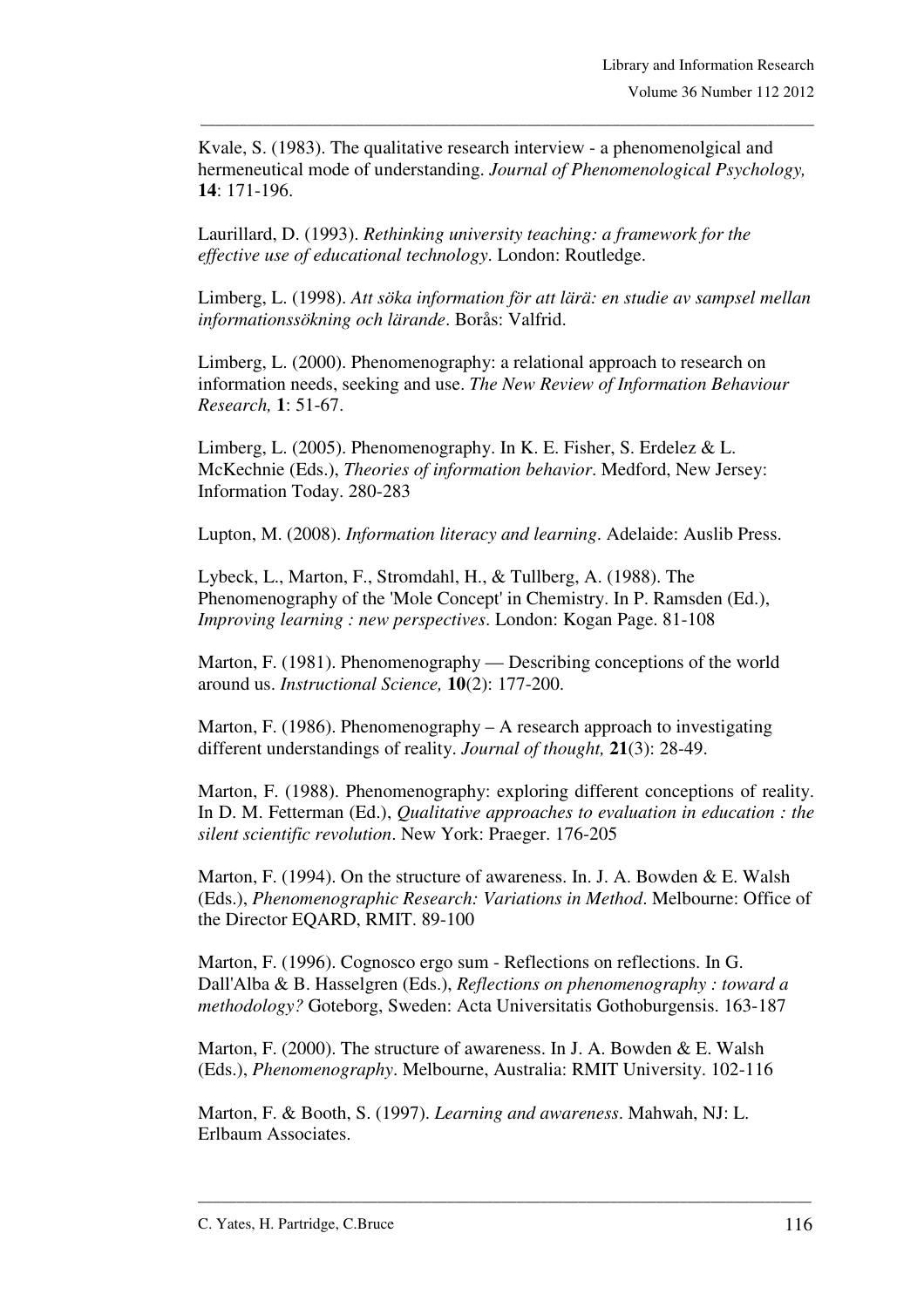Marton, F., Carlsson, M., & Halasz, L. (1992). Differences in understanding and the use of reflective learning in reading. *British Journal of Educational Psychology,* **62**(1): 1-16.

\_\_\_\_\_\_\_\_\_\_\_\_\_\_\_\_\_\_\_\_\_\_\_\_\_\_\_\_\_\_\_\_\_\_\_\_\_\_\_\_\_\_\_\_\_\_\_\_\_\_\_\_\_\_\_\_\_\_\_\_\_\_\_\_\_\_\_\_\_\_\_\_\_\_\_\_\_\_\_

Marton, F., Dahlgren, L. O., Svensson, L., & Säljö, R. (1977). *Learning and conception of the world around us*. Stockholm: Almquist and Wiksell.

Marton, F., & Pang, M.F. (1999, August). *Two faces of variation*. Paper presented at the 8th European Conference for Learning and Instruction, Goteborg University, Sweden. URL: http:www.ped.gu.se/biorn/phgraph/civil/graphica/fmpmf.pdf [Accessed 24 January, 2011].

Marton, F., & Pang, M. F. (2008). The idea of phenomenography and the pedagogy of conceptual change. In S. Vosniadou (Ed.), International Handbook on Research of Conceptual Change (pp. 533-559). New York, London: Routledge.

Marton, F., & Pong, W. Y. (2005). On the unit of description in phenomenography. *Higher Education Research & Development,* **24**(4): 335-348.

Marton, F., & Svensson, L. (1979). Conceptions of research in student learning. *Higher Education,* **8***:* 471-486.

McCosker, H., Barnard, A., & Gerber, R. (2004). A phenomenographic study of women's experiences of domestic violence during the childbearing years. *Online Journal of Issues in Nursing,* **9**(1): 11p.

Morse, J. (1994). Designing funded research. In N. Denzin & Y. Lincoln (Eds.), *Handbook of Qualitative Research*. Thousand Oaks, California: Sage Publications. 220-235

Pang, M. F. (2003). Two Faces of Variation: on continuity in the phenomenographic movement. *Scandinavian Journal of Educational Research,*  **47**(2): 145-156.

Parker, N. J. (2006). *Assignments, information and learning: the postgraduate student experience.* (Doctoral dissertation, University of Technology, Sydney). URL: http://hdl.handle.net/2100/1060

Partridge, H., & Edwards, S. (2004). The rippling pond: ruminations and other musings on the development and use of an online learning environment in the Faculty of Information Technology. In *OLT 2004 Online Teaching and Learning Conference: Exploring Integrated Learning Environments, 3rd November 2004*. Brisbane, Australia: QUT. 149-158.

Patton, M. Q. (2002). *Qualitative research and evaluation methods* (3rd ed.). Thousand Oaks, California: Sage.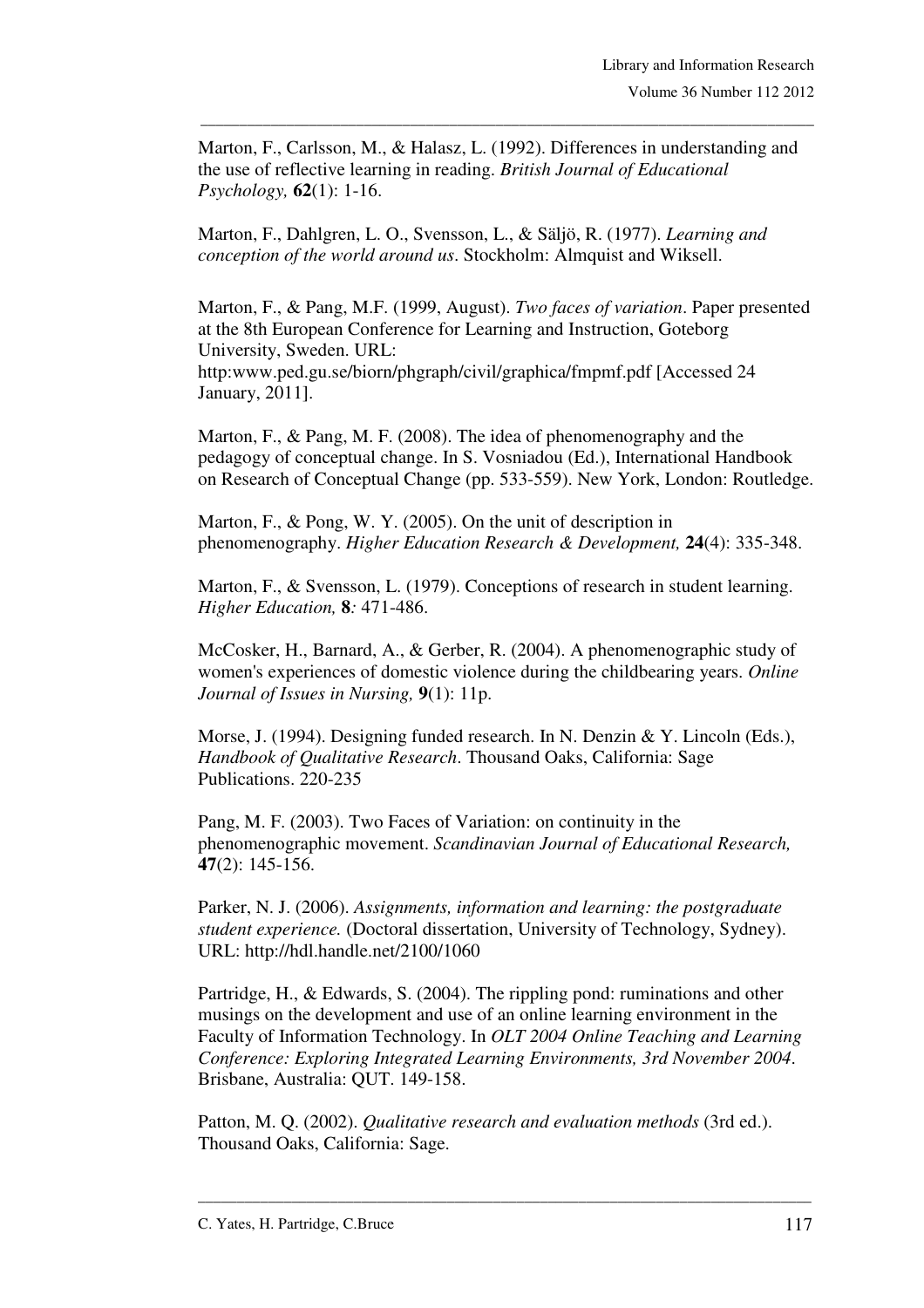Prosser, M. (2000). Using phenomenographic research methodology in the context of research in teaching and learning. In J. A. Bowden & E. Walsh (Eds.), *Phenomenography*. Melbourne, Australia: RMIT University. 34-46

\_\_\_\_\_\_\_\_\_\_\_\_\_\_\_\_\_\_\_\_\_\_\_\_\_\_\_\_\_\_\_\_\_\_\_\_\_\_\_\_\_\_\_\_\_\_\_\_\_\_\_\_\_\_\_\_\_\_\_\_\_\_\_\_\_\_\_\_\_\_\_\_\_\_\_\_\_\_\_

Richardson, J. T. E. (1999). The concepts and methods of phenomenographic research. *Review of Educational Research,* **69**(1): 53-82.

Runesson, U. (1999, August, 24-28, 1999). *Teaching as constituting a space of variation*. Paper presented at the 8<sup>th</sup> EARLI Conference, Göteborg, Sweden.

Säljö, R. (1979). Learning about learning. *Higher Education,* **8**: 443-451.

Säljö, R. (1997). Talk as Data and Practice — a critical look at phenomenographic inquiry and the appeal to experience. *Higher Education Research & Development,*  **16**(2): 173 - 190.

Säljö, R (1988). Learning in educational settings: methods of enquiry. In P. Ramsden (Ed.), *Improving learning : new perspectives (pp. 32-48)*. London: Kogan

Sandberg, J. (1994). *Human competence at work: An interpretivist approach.* Goteborg University, Sweden: Bas.

Sandberg, J. (1997). Are phenomenographic results reliable? *Higher Education Research & Development,* **16**(2): 203-212.

Sandberg, J. (2000). Understanding human competence at work: An interpretative approach. *Academy of Management Journal,* **43**(1): 9-25.

Sjöström, B., & Dahlgren, L. O. (2002). Applying phenomenography in nursing research. *Journal of Advanced Nursing,* **40**(3): 339-345.

Svensson, L. (1997). Theoretical Foundations of Phenomenography. *Higher Education Research & Development,* **16**(2): 159-171.

Trigwell, K. (1994). The first stage of a phenomenographic study of phenomenography. In J. A. Bowden & E. Walsh (Eds.), *Phenomenographic Research: Variations in Method*. Melbourne: Office of the Director EQARD, RMIT. 56-72

Trigwell, K. (1997). Phenomenography: an approach to research. In J. Higgs (Ed.), *Qualitative research: discourse on methodologies*. Newbury Park, CA: Sage. 71-94

Trigwell, K. (2000). A phenomenographic interview on phenomenography. In J. A. Bowden & E. Walsh (Eds.), *Phenomenography*. Melbourne: RMIT. 62-82

Uljens, M. (1996). On the philosophical foundations of phenomenography. In G.